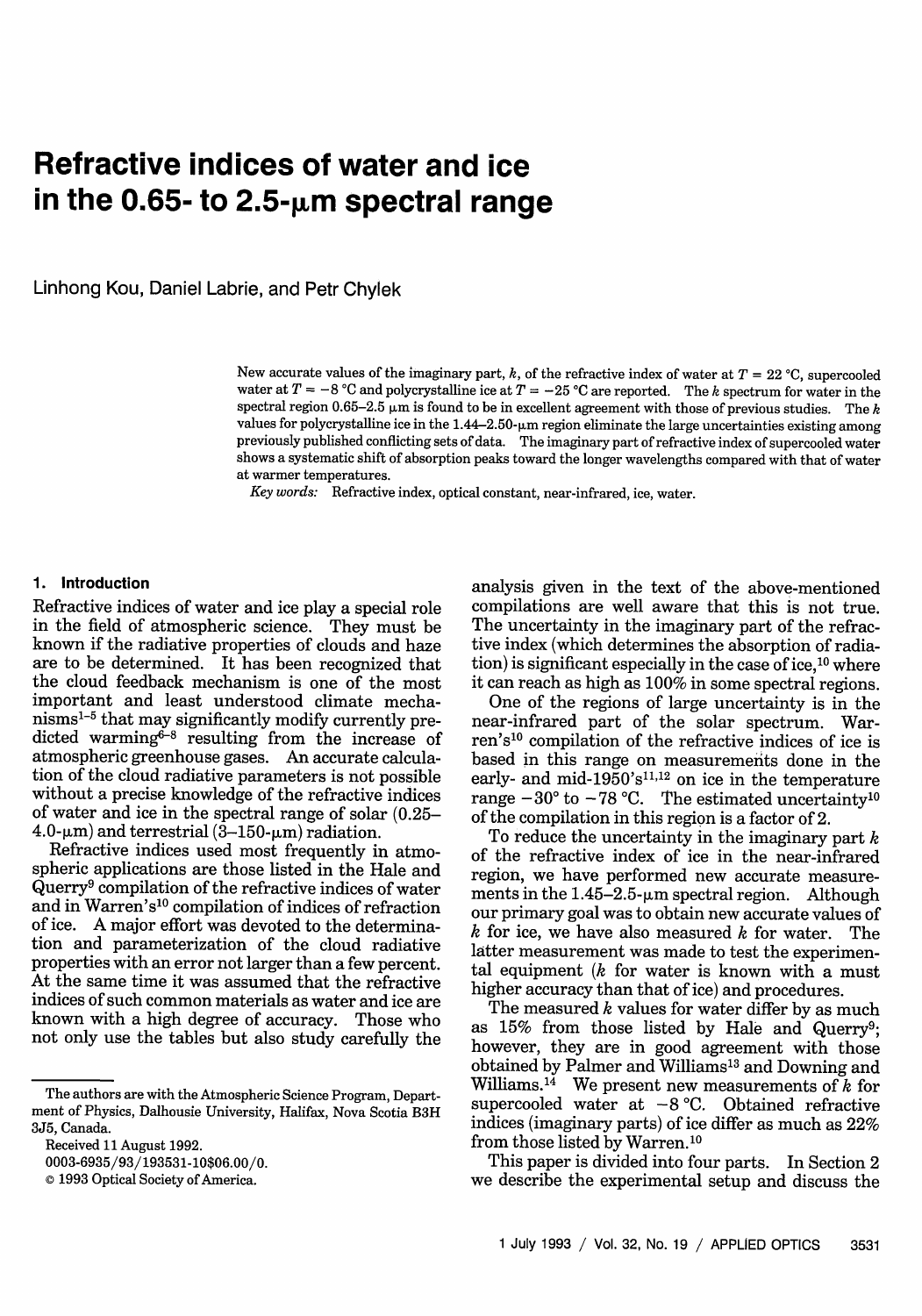procedure used to measure  $k$  for water and ice. In Section 3 we present new results for water and ice, and Section 4 provides a discussion of the results and suggestions for future work.

## **2. Experimental Setup and Procedures**

The transmission measurements through water and ice were carried out with a Bomem DA3.02 Fouriertransform infrared spectrometer at a spectral resolution of 16 cm-'. The instrument has an absolute wavelength calibration. During the course of the measurements, no adjustment of the light intensity was necessary for 100% transmission to be obtained in the spectral regions where the absorption is negligible.

We derived the Lambert absorption coefficient,  $\alpha$ , of freshly distilled filtered water, using the ratio of transmittances obtained with different absorption path lengths. In this way, reflection losses occurring at the air-window and window-water interface and absorption losses caused by the windows of the absorption cell were exactly canceled out. Optical path lengths d in water ranging from 100  $\mu$ m to 20 cm were selected in such a way that  $\alpha$  could be determined from transmittance values varying from 20% to 60%.

Measurements of  $\alpha$  of supercooled water and polycrystalline ice were taken in a temperature-controlled cryostat with sample temperatures ranging from  $+22$  °C to  $-40$  °C. For the case of ice and supercooled water, at a given path length  $\alpha$  was calculated by using the ratio of the transmittance taken below  $0^{\circ}$ C temperature to that at 22 °C. Using our previous measurements of absorption coefficient of water at 22 °C, we determined the absorption coefficient at subzero temperature. Using this method, we found that reflection and absorption losses caused by the cell windows were eliminated. Optical path lengths varying between 100  $\mu$ m and 2 cm were used for supercooled water, while those for ice were between  $116$  and  $269$   $\mu$ m.

We utilized the following procedure for the formation of ice sample. A droplet of water was placed between two optical windows in such a way that the droplet was free to expand during cooling in the direction normal to the thickness of the sample. Using the above procedure, we found that the water thickness was nearly the same as that of ice.

We obtained an  $\alpha$  spectrum by calculating the average spectrum of a set of as many as  $20 \alpha$  spectra collected under the same experimental conditions. The corresponding error can be evaluated by using the standard deviation of the same set of  $\alpha$  spectra and the uncertainty in the path length.



Fig. 1. (a) Imaginary part of the refractive index,  $k$ , of water: the present work (KLC, solid curves) at  $T = 22$  °C and the PW and DW data (dashed curves) at 27 °C. (b) Standard deviation of  $k$  for water at  $T = 22$  °C.



Fig. 2. (a) Imaginary part of the refractive index of water at  $T =$ 22 °C (solid curves), supercooled water at  $T = -8$  °C (longer-dashed curves), and polycrystalline ice at  $T = -25$  °C (shorter-dashed curves). (b) Standard deviation of  $k$  for supercooled water at  $T =$  $-8$  °C.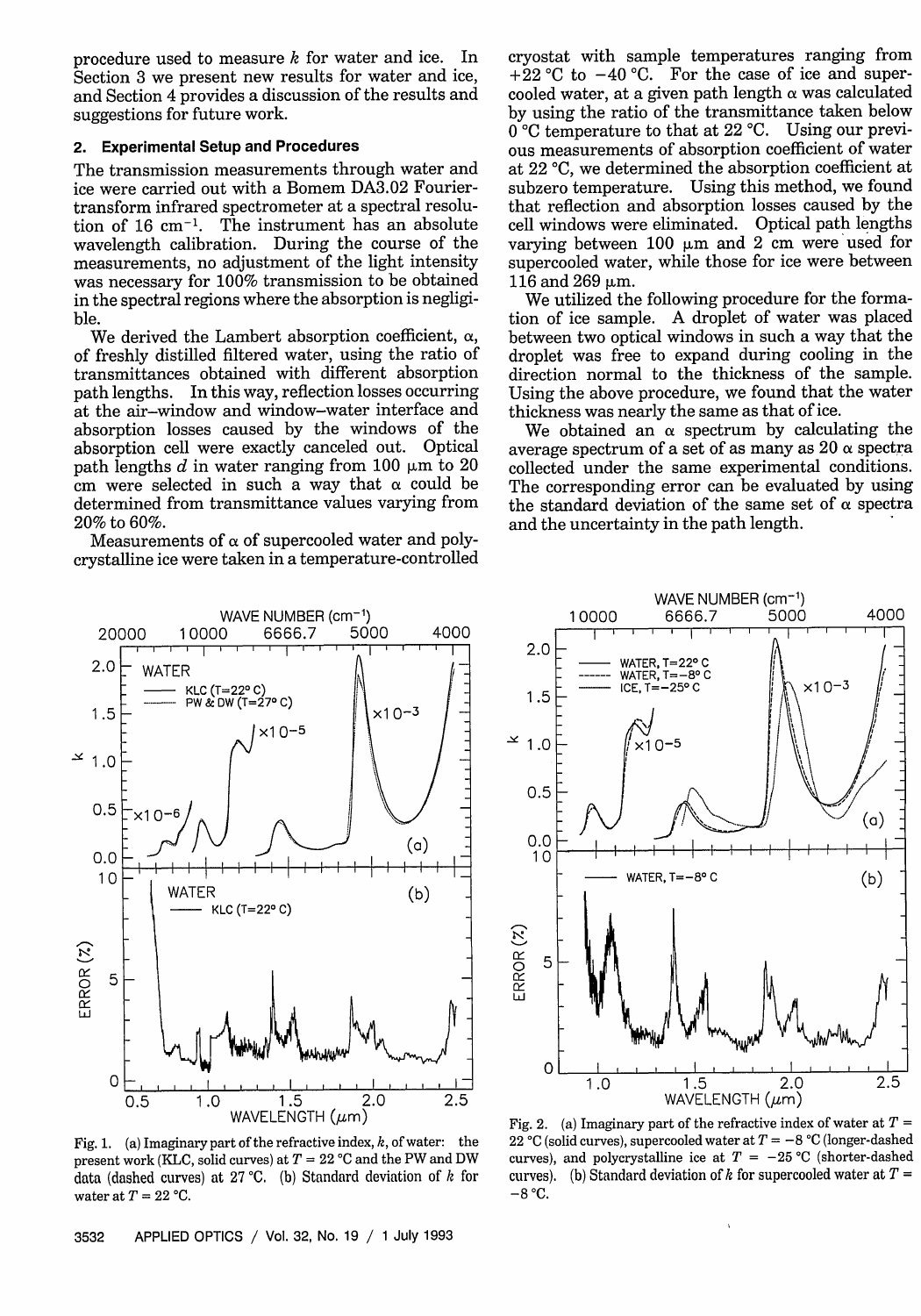| Table 1. Imaginary Part of the Refractive Index, k, and the Standard Deviation of k for Water at $T = 22$ °C, Supercooled Water at $T = -8$ °C, and |
|-----------------------------------------------------------------------------------------------------------------------------------------------------|
| Polycrystalline Ice at $T = -25$ °C in the Spectral Range From 4000 to 6920 cm <sup>-1</sup>                                                        |

|                 |                  | Water                                          |                |                                                |                | Ice                                            |                |  |
|-----------------|------------------|------------------------------------------------|----------------|------------------------------------------------|----------------|------------------------------------------------|----------------|--|
|                 |                  | $T = 22 °C$                                    |                | $T = -8 °C$                                    |                | $T = -25$ °C                                   |                |  |
| Wave            | Wave             |                                                | Error          |                                                | Error          |                                                | Error          |  |
| Number $(1/cm)$ | Length $(\mu m)$ | k                                              | (%)            | k                                              | $(\%)$         | k                                              | $(\%)$         |  |
| 4000            | 2.5000           | $2.00 \times 10^{-3}$                          | 3.6            | $1.76 \times 10^{-3}$                          | 4.3            | $8.04\times10^{-4}$                            | 6.0            |  |
| 4020            | 2.4876           | $1.87 \times 10^{-3}$                          | $\bf 3.3$      | $1.68 \times 10^{-3}$                          | 4.1            | $7.72 \times 10^{-4}$                          | 4.7            |  |
| 4040            | 2.4752           | $1.71 \times 10^{-3}$                          | 3.9            | $1.56 \times 10^{-3}$                          | 4.3            | $7.44 \times 10^{-4}$                          | 3.8            |  |
| 4060            | 2.4631           | $1.56 \times 10^{-3}$                          | 3.1            | $1.42 \times 10^{-3}$                          | 3.8            | $7.20 \times 10^{-4}$                          | $3.8\,$        |  |
| 4080            | 2.4510           | $1.40 \times 10^{-3}$                          | 2.0            | $1.25 \times 10^{-3}$                          | 3.0            | $6.91 \times 10^{-4}$                          | 3.0            |  |
| 4100            | 2.4390           | $1.27\times10^{-3}$                            | 1.4            | $1.17 \times 10^{-3}$                          | $2.3\,$        | $6.61 \times 10^{-4}$                          | 2.1            |  |
| 4120            | 2.4272           | $1.17 \times 10^{-3}$                          | 1.4            | $1.08 \times 10^{-3}$                          | 2.2            | $6.40 \times 10^{-4}$                          | 2.0            |  |
| 4140            | 2.4155           | $1.07 \times 10^{-3}$                          | $1.4\,$        | $9.94 \times 10^{-4}$                          | 1.8            | $6.21 \times 10^{-4}$                          | 1.9            |  |
| 4160            | 2.4038           | $9.84 \times 10^{-4}$                          | 1.2            | $9.20 \times 10^{-4}$                          | 1.5            | $5.99 \times 10^{-4}$                          | 1.6            |  |
| 4180<br>4200    | 2.3923<br>2.3810 | $9.05 \times 10^{-4}$<br>$8.35 \times 10^{-4}$ | 1.0            | $8.50 \times 10^{-4}$                          | 1.5            | $5.77 \times 10^{-4}$                          | $1.5\,$        |  |
| 4220            | 2.3697           | $7.70\times10^{-4}$                            | 0.8<br>0.9     | $7.81 \times 10^{-4}$<br>$7.31 \times 10^{-4}$ | 1.3<br>1.2     | $5.54 \times 10^{-4}$<br>$5.27 \times 10^{-4}$ | 1.3<br>1.4     |  |
| 4240            | 2.3585           | $7.11 \times 10^{-4}$                          | 0.9            | $6.73 \times 10^{-4}$                          | 1.1            | $4.97 \times 10^{-4}$                          | 1.5            |  |
| 4260            | 2.3474           | $6.75 \times 10^{-4}$                          | $1.0$          | $6.19 \times 10^{-4}$                          | 1.2            | $4.61 \times 10^{-4}$                          | 1.7            |  |
| 4280            | 2.3364           | $6.07 \times 10^{-4}$                          | 0.9            | $5.70 \times 10^{-4}$                          | 1.3            | $4.20 \times 10^{-4}$                          | 1.8            |  |
| 4300            | 2.3256           | $5.64 \times 10^{-4}$                          | 1.0            | $5.31 \times 10^{-4}$                          | 1.3            | $3.81 \times 10^{-4}$                          | 2.1            |  |
| 4320            | 2.3148           | $5.24 \times 10^{-4}$                          | 0.9            | $4.90 \times 10^{-4}$                          | 1.3            | $3.40 \times 10^{-4}$                          | 2.3            |  |
| 4340            | 2.3041           | $4.89 \times 10^{-4}$                          | 0.8            | $4.55 \times 10^{-4}$                          | 1.5            | $3.03 \times 10^{-4}$                          | 2.7            |  |
| 4360            | 2.2936           | $4.60 \times 10^{-4}$                          | 1.0            | $4.26 \times 10^{-4}$                          | 1.4            | $2.72 \times 10^{-4}$                          | 3.3            |  |
| 4380            | 2.2831           | $4.34 \times 10^{-4}$                          | 1.1            | $4.01 \times 10^{-4}$                          | 1.4            | $2.46 \times 10^{-4}$                          | 3.6            |  |
| 4400            | 2.2727           | $4.12 \times 10^{-4}$                          | 1.1            | $3.80 \times 10^{-4}$                          | 1.7            | $2.28 \times 10^{-4}$                          | 3.9            |  |
| 4420            | 2.2624           | $3.95 \times 10^{-4}$                          | 1.0            | $3.63 \times 10^{-4}$                          | 1.3            | $2.16 \times 10^{-4}$                          | 4.1            |  |
| 4440            | 2.2523           | $3.80 \times 10^{-4}$                          | $1.2\,$        | $3.48 \times 10^{-4}$                          | 2.1            | $2.10 \times 10^{-4}$                          | 4.3            |  |
| 4460            | 2.2422           | $3.70 \times 10^{-4}$                          | $1.1\,$        | $3.45 \times 10^{-4}$                          | 1.7            | $2.12 \times 10^{-4}$                          | 4.3            |  |
| 4480            | 2.2321           | $3.62 \times 10^{-4}$                          | 1.2            | $3.43 \times 10^{-4}$                          | 1.7            | $2.17 \times 10^{-4}$                          | 4.3            |  |
| 4500            | 2.2222           | $3.56 \times 10^{-4}$                          | $1.1\,$        | $3.37 \times 10^{-4}$                          | 1.7            | $2.27 \times 10^{-4}$                          | 4.2            |  |
| 4520            | 2.2124           | $3.53 \times 10^{-4}$                          | $1.2\,$        | $3.35 \times 10^{-4}$                          | $1.6\,$        | $2.38 \times 10^{-4}$                          | 3.9            |  |
| 4540            | 2.2026           | $3.53 \times 10^{-4}$                          | $1.3\,$        | $3.41 \times 10^{-4}$                          | 1.8            | $2.54 \times 10^{-4}$                          | 3.7            |  |
| 4560            | 2.1930<br>2.1834 | $3.54 \times 10^{-4}$                          | $1.3\,$        | $3.43 \times 10^{-4}$                          | 1.7            | $2.71 \times 10^{-4}$                          | 3.4            |  |
| 4580<br>4600    | 2.1739           | $3.59 \times 10^{-4}$<br>$3.64 \times 10^{-4}$ | 1.0<br>$1.0\,$ | $3.52 \times 10^{-4}$<br>$3.61 \times 10^{-4}$ | 1.3<br>$1.5\,$ | $2.93 \times 10^{-4}$<br>$3.17 \times 10^{-4}$ | 3.1            |  |
| 4620            | 2.1645           | $3.73 \times 10^{-4}$                          | 1.0            | $3.72 \times 10^{-4}$                          | 1.2            | $3.48 \times 10^{-4}$                          | 3.0<br>2.7     |  |
| 4640            | 2.1552           | $3.83 \times 10^{-4}$                          | 0.9            | $3.89 \times 10^{-4}$                          | 1.6            | $3.83 \times 10^{-4}$                          | 2.4            |  |
| 4660            | 2.1459           | $3.96 \times 10^{-4}$                          | 1.0            | $4.08 \times 10^{-4}$                          | 1.4            | $4.28 \times 10^{-4}$                          | 2.2            |  |
| 4680            | 2.1368           | $4.13 \times 10^{-4}$                          | 1.0            | $4.31 \times 10^{-4}$                          | 1.4            | $4.85 \times 10^{-4}$                          | 2.0            |  |
| 4700            | 2.1277           | $4.32 \times 10^{-4}$                          | 1.0            | $4.58 \times 10^{-4}$                          | 1.2            | $5.50 \times 10^{-4}$                          | 1.8            |  |
| 4720            | 2.1186           | $4.54\times10^{-4}$                            | 1.1            | $4.87 \times 10^{-4}$                          | 1.1            | $6.28 \times 10^{-4}$                          | 1.6            |  |
| 4740            | 2.1097           | $4.80 \times 10^{-4}$                          | $1.2\,$        | $5.23 \times 10^{-4}$                          | 1.4            | $7.19 \times 10^{-4}$                          | 1.6            |  |
| 4760            | 2.1008           | $5.09 \times 10^{-4}$                          | 1.1            | $5.61 \times 10^{-4}$                          | 1.3            | $8.20 \times 10^{-4}$                          | 1.5            |  |
| 4780            | 2.0921           | $5.43 \times 10^{-4}$                          | 1.3            | $6.03 \times 10^{-4}$                          | 1.4            | $9.30 \times 10^{-4}$                          | 1.2            |  |
| 4800            | 2.0833           | $5.80 \times 10^{-4}$                          | 1.3            | $6.47 \times 10^{-4}$                          | 1.4            | $1.02 \times 10^{-3}$                          | 3.3            |  |
| 4820            | 2.0747           | $6.20 \times 10^{-4}$                          | $1.5\,$        | $7.00 \times 10^{-4}$                          | 1.5            | $1.13 \times 10^{-3}$                          | 3.0            |  |
| 4840            | 2.0661           | $6.65 \times 10^{-4}$                          | 1.6            | $7.50 \times 10^{-4}$                          | 1.7            | $1.23\times10^{-3}$                            | 2.9            |  |
| 4860            | 2.0576           | $7.20 \times 10^{-4}$                          | 2.0            | $8.25 \times 10^{-4}$                          | 1.9            | $1.32 \times 10^{-3}$                          | 2.7            |  |
| 4880            | 2.0492           | $7.77 \times 10^{-4}$                          | 1.8            | $8.91 \times 10^{-4}$                          | 1.8            | $1.40 \times 10^{-3}$                          | $2.5\,$        |  |
| 4900            | 2.0408           | $8.31 \times 10^{-4}$                          | 2.0            | $9.54 \times 10^{-4}$                          | $2.0\,$        | $1.45 \times 10^{-3}$                          | 2.1            |  |
| 4920<br>4940    | 2.0325<br>2.0243 | $8.96 \times 10^{-4}$<br>$9.69 \times 10^{-4}$ | 1.8<br>1.7     | $1.03 \times 10^{-3}$<br>$1.11 \times 10^{-3}$ | 3.1<br>3.1     | $1.52 \times 10^{-3}$<br>$1.55 \times 10^{-3}$ | $2.2\,$<br>2.1 |  |
| 4960            | 2.0161           | $1.05 \times 10^{-3}$                          | $1.5\,$        | $1.19 \times 10^{-3}$                          | 2.9            | $1.59 \times 10^{-3}$                          | 2.1            |  |
| 4980            | 2.0080           | $1.13 \times 10^{-3}$                          | $2.5\,$        | $1.28 \times 10^{-3}$                          | 2.8            | $1.63 \times 10^{-3}$                          | 2.2            |  |
| 5000            | 2.0000           | $1.23 \times 10^{-3}$                          | 2.9            | $1.37 \times 10^{-3}$                          | 2.7            | $1.64 \times 10^{-3}$                          | 2.2            |  |
| 5020            | 1.9920           | $1.33 \times 10^{-3}$                          | $2.5\,$        | $1.46 \times 10^{-3}$                          | 2.4            | $1.64\times10^{-3}$                            | 2.0            |  |
| 5040            | 1.9841           | $1.44 \times 10^{-3}$                          | 2.7            | $1.56 \times 10^{-3}$                          | 2.5            | $1.63 \times 10^{-3}$                          | 2.4            |  |
| 5060            | 1.9763           | $1.56 \times 10^{-3}$                          | $2.5\,$        | $1.68 \times 10^{-3}$                          | 2.3            | $1.59\times10^{-3}$                            | 2.4            |  |
| 5080            | 1.9685           | $1.68 \times 10^{-3}$                          | 2.0            | $1.77 \times 10^{-3}$                          | 1.8            | $1.52 \times 10^{-3}$                          | $2.2\,$        |  |
| 5100            | 1.9608           | $1.80 \times 10^{-3}$                          | 2.1            | $1.87 \times 10^{-3}$                          | $1.9\,$        | $1.42 \times 10^{-3}$                          | 2.5            |  |
| 5120            | 1.9531           | $1.92 \times 10^{-3}$                          | $2.0\,$        | $1.95 \times 10^{-3}$                          | 1.8            | $1.31\times10^{-3}$                            | 2.7            |  |
| 5140            | 1.9455           | $2.02 \times 10^{-3}$                          | 2.1            | $2.00 \times 10^{-3}$                          | 2.0            | $1.16 \times 10^{-3}$                          | 3.6            |  |

 $\ddot{\phantom{a}}$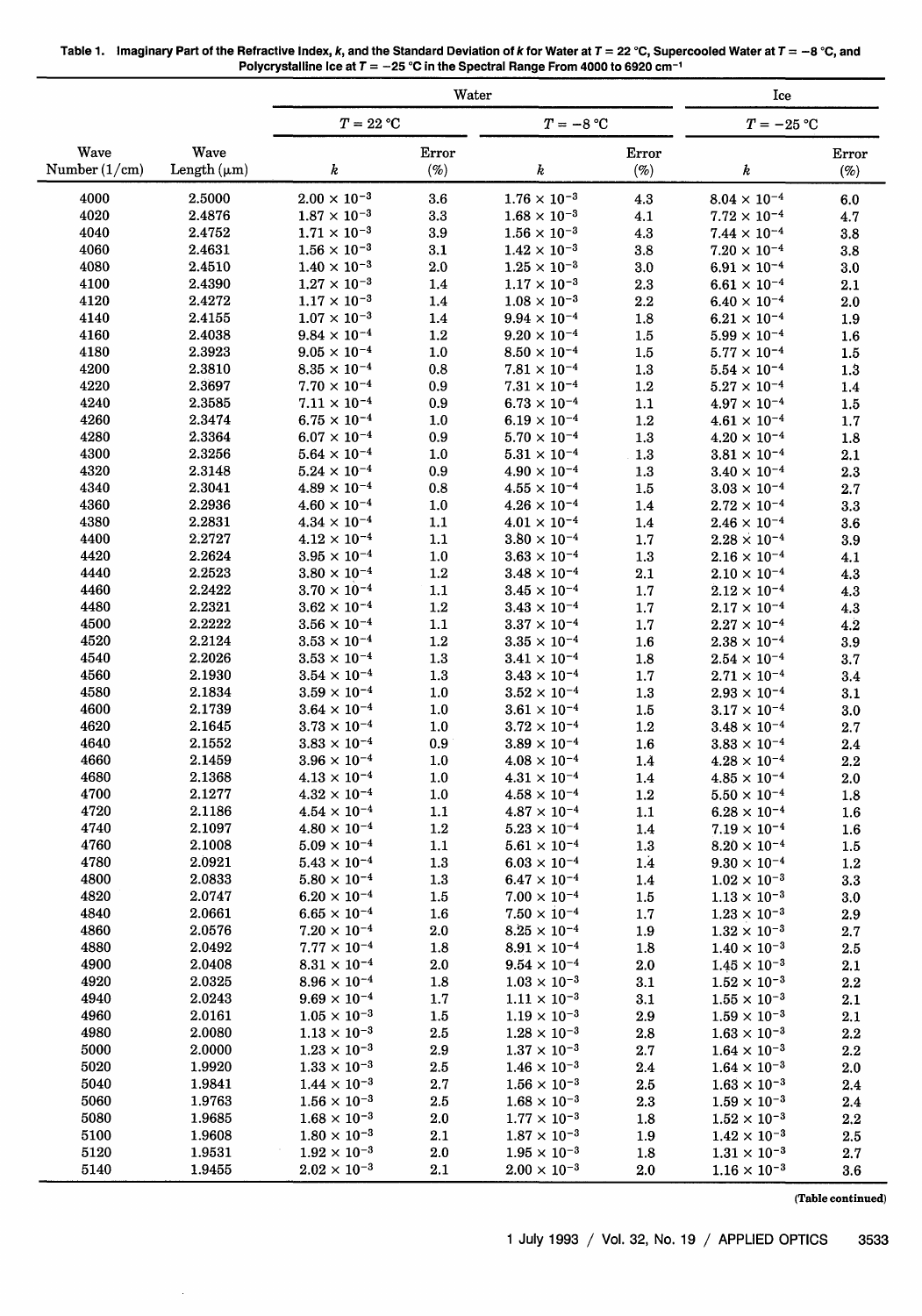| Table 1. | (continued) |
|----------|-------------|
|----------|-------------|

|                         |                          | Water                                          |                 |                                                |                 | Ice                                            |                 |  |
|-------------------------|--------------------------|------------------------------------------------|-----------------|------------------------------------------------|-----------------|------------------------------------------------|-----------------|--|
|                         |                          | $T=22\ \mathrm{^\circ C}$                      |                 | $T = -8 °C$                                    |                 | $T = -25$ °C                                   |                 |  |
| Wave<br>Number $(1/cm)$ | Wave<br>Length $(\mu m)$ | k                                              | Error<br>$(\%)$ | k                                              | Error<br>$(\%)$ | k                                              | Error<br>$(\%)$ |  |
| 5160                    | 1.9380                   | $2.08 \times 10^{-3}$                          | 2.3             | $2.00 \times 10^{-3}$                          | 2.3             | $9.91 \times 10^{-4}$                          | 4.7             |  |
| 5180                    | 1.9305                   | $2.10 \times 10^{-3}$                          | 2.2             | $1.95 \times 10^{-3}$                          | 2.3             | $8.38 \times 10^{-4}$                          | 5.4             |  |
| 5200                    | 1.9231                   | $2.06 \times 10^{-3}$                          | 2.3             | $1.82 \times 10^{-3}$                          | 2.7             | $6.82 \times 10^{-4}$                          | 7.0             |  |
| 5220                    | 1.9157                   | $1.96 \times 10^{-3}$                          | $2.5\,$         | $1.66 \times 10^{-3}$                          | 3.3             | $5.53 \times 10^{-4}$                          | 9.2             |  |
| 5240                    | 1.9084                   | $1.78 \times 10^{-3}$                          | 2.7             | $1.44 \times 10^{-3}$                          | 3.8             | $4.84 \times 10^{-4}$                          | 11.0            |  |
| 5260                    | 1.9011                   | $1.49 \times 10^{-3}$                          | 2.9             | $1.17 \times 10^{-3}$                          | 4.3             | $4.00 \times 10^{-4}$                          | 14.7            |  |
| 5280                    | 1.8939                   | $1.10 \times 10^{-3}$                          | $2.4\,$         | $8.83 \times 10^{-4}$                          | 3.2             | $2.98 \times 10^{-4}$                          | 10.4            |  |
| 5300                    | 1.8868                   | $7.31 \times 10^{-4}$                          | 2.7             | $5.91 \times 10^{-4}$                          | $3.5\,$         | $2.33 \times 10^{-4}$                          | 9.9             |  |
| 5320<br>5340            | 1.8797<br>1.8727         | $4.75 \times 10^{-4}$<br>$3.21 \times 10^{-4}$ | 2.8<br>4.0      | $3.90 \times 10^{-4}$<br>$2.69 \times 10^{-4}$ | 3.5<br>4.9      | $1.87 \times 10^{-4}$<br>$1.56 \times 10^{-4}$ | 9.1<br>10.6     |  |
| 5360                    | 1.8657                   | $2.34 \times 10^{-4}$                          | 3.6             | $1.98 \times 10^{-4}$                          | 4.7             | $1.42 \times 10^{-4}$                          | 10.4            |  |
| 5380                    | 1.8587                   | $1.89 \times 10^{-4}$                          | 1.9             | $1.65 \times 10^{-4}$                          | 2.6             | $1.33 \times 10^{-4}$                          | 11.0            |  |
| 5400                    | 1.8519                   | $1.64 \times 10^{-4}$                          | 1.4             | $1.45 \times 10^{-4}$                          | 1.9             | $1.26 \times 10^{-4}$                          | 11.9            |  |
| 5420                    | 1.8450                   | $1.48 \times 10^{-4}$                          | 1.4             | $1.34 \times 10^{-4}$                          | 1.9             | $1.26 \times 10^{-4}$                          | 12.3            |  |
| 5440                    | 1.8382                   | $1.42 \times 10^{-4}$                          | 1.3             | $1.29 \times 10^{-4}$                          | 1.7             | $1.23 \times 10^{-4}$                          | 13.0            |  |
| 5460                    | 1.8315                   | $1.37 \times 10^{-4}$                          | 1.1             | $1.26 \times 10^{-4}$                          | 1.3             | $1.23 \times 10^{-4}$                          | 12.1            |  |
| 5480                    | 1.8248                   | $1.34 \times 10^{-4}$                          | 1.2             | $1.25 \times 10^{-4}$                          | 1.4             | $1.25 \times 10^{-4}$                          | 10.9            |  |
| 5500                    | 1.8182                   | $1.33 \times 10^{-4}$                          | 1.4             | $1.24 \times 10^{-4}$                          | 1.6             | $1.26 \times 10^{-4}$                          | 11.4            |  |
| 5520                    | 1.8116                   | $1.32 \times 10^{-4}$                          | $1.5\,$         | $1.25 \times 10^{-4}$                          | $1.6\,$         | $1.28 \times 10^{-4}$                          | 10.2            |  |
| 5540                    | 1.8051                   | $1.33 \times 10^{-4}$                          | 1.2             | $1.26 \times 10^{-4}$                          | 1.3             | $1.30 \times 10^{-4}$                          | 9.8             |  |
| 5560                    | 1.7986                   | $1.31 \times 10^{-4}$                          | $1.2\,$         | $1.26 \times 10^{-4}$                          | 1.2             | $1.31 \times 10^{-4}$                          | 10.0            |  |
| 5580                    | 1.7921                   | $1.31 \times 10^{-4}$                          | 1.4             | $1.27\times10^{-4}$                            | 1.5             | $1.33 \times 10^{-4}$                          | 9.9             |  |
| 5600                    | 1.7857                   | $1.30 \times 10^{-4}$                          | 1.3             | $1.27 \times 10^{-4}$                          | 1.3             | $1.35 \times 10^{-4}$                          | 9.3             |  |
| 5620                    | 1.7794                   | $1.27 \times 10^{-4}$                          | 1.5             | $1.26 \times 10^{-4}$                          | 1.6             | $1.37 \times 10^{-4}$                          | 8.3             |  |
| 5640                    | 1.7731                   | $1.23 \times 10^{-4}$                          | 1.2             | $1.23 \times 10^{-4}$                          | $1.2\,$         | $1.38 \times 10^{-4}$                          | 8.1             |  |
| 5660                    | 1.7668                   | $1.18 \times 10^{-4}$                          | 1.0             | $1.19 \times 10^{-4}$                          | 0.8             | $1.39 \times 10^{-4}$                          | 8.2             |  |
| 5680                    | 1.7606<br>1.7544         | $1.11 \times 10^{-4}$<br>$1.06 \times 10^{-4}$ | 1.4<br>1.1      | $1.14 \times 10^{-4}$<br>$1.09 \times 10^{-4}$ | 1.4<br>1.1      | $1.40 \times 10^{-4}$<br>$1.42 \times 10^{-4}$ | 8.0<br>7.6      |  |
| 5700<br>5720            | 1.7483                   | $1.01 \times 10^{-4}$                          | 1.2             | $1.05 \times 10^{-4}$                          | 1.2             | $1.45 \times 10^{-4}$                          | 7.0             |  |
| 5740                    | 1.7422                   | $9.59 \times 10^{-5}$                          | $1.0$           | $1.01 \times 10^{-4}$                          | 1.0             | $1.48 \times 10^{-4}$                          | 7.0             |  |
| 5760                    | 1.7361                   | $9.19 \times 10^{-5}$                          | 1.1             | $9.74 \times 10^{-5}$                          | 1.1             | $1.49 \times 10^{-4}$                          | 7.2             |  |
| 5780                    | 1.7301                   | $8.87 \times 10^{-5}$                          | 1.3             | $9.50 \times 10^{-5}$                          | 1.3             | $1.52 \times 10^{-4}$                          | 6.4             |  |
| 5800                    | 1.7241                   | $8.61 \times 10^{-5}$                          | 1.1             | $9.30 \times 10^{-5}$                          | 1.2             | $1.54 \times 10^{-4}$                          | 6.5             |  |
| 5820                    | 1.7182                   | $8.39 \times 10^{-5}$                          | 1.0             | $9.15 \times 10^{-5}$                          | 1.1             | $1.59 \times 10^{-4}$                          | 5.9             |  |
| 5840                    | 1.7123                   | $8.19 \times 10^{-5}$                          | 1.3             | $9.01 \times 10^{-5}$                          | $1.5\,$         | $1.63 \times 10^{-4}$                          | 5.4             |  |
| 5860                    | 1.7065                   | $8.04 \times 10^{-5}$                          | 1.1             | $8.94 \times 10^{-5}$                          | 1.4             | $1.67 \times 10^{-4}$                          | $5.5\,$         |  |
| 5880                    | 1.7007                   | $7.97 \times 10^{-5}$                          | 1.2             | $8.94 \times 10^{-5}$                          | 1.4             | $1.72\times10^{-4}$                            | 5.3             |  |
| 5900                    | 1.6949                   | $7.89 \times 10^{-5}$                          | 1.3             | $8.92 \times 10^{-5}$                          | 1.5             | $1.78 \times 10^{-4}$                          | 4.7             |  |
| 5920                    | 1.6892                   | $7.84 \times 10^{-5}$                          | 1.0             | $8.93 \times 10^{-5}$                          | 1.5             | $1.82 \times 10^{-4}$                          | 4.8             |  |
| 5940                    | 1.6835                   | $7.82 \times 10^{-5}$                          | 1.1             | $8.97 \times 10^{-5}$                          | 1.5             | $1.87 \times 10^{-4}$                          | 4.7             |  |
| 5960                    | 1.6779                   | $7.79 \times 10^{-5}$                          | $1.2\,$         | $9.00 \times 10^{-5}$                          | 1.6             | $1.92 \times 10^{-4}$                          | 4.1             |  |
| 5980                    | 1.6722                   | $7.82 \times 10^{-5}$                          | 1.3             | $9.08 \times 10^{-5}$                          | 1.7             | $1.97 \times 10^{-4}$                          | 4.2             |  |
| 6000                    | 1.6667                   | $7.85 \times 10^{-5}$                          | 1.4             | $9.16 \times 10^{-5}$                          | 1.7             | $2.05 \times 10^{-4}$                          | $4.2\,$         |  |
| 6020                    | 1.6611                   | $7.91 \times 10^{-5}$<br>$7.97 \times 10^{-5}$ | 1.1             | $9.29 \times 10^{-5}$                          | 1.7             | $2.11 \times 10^{-4}$                          | 3.5             |  |
| 6040<br>6060            | 1.6556<br>1.6502         | $8.09 \times 10^{-5}$                          | 1.4             | $9.40 \times 10^{-5}$<br>$9.56 \times 10^{-5}$ | 1.9             | $2.16 \times 10^{-4}$<br>$2.23 \times 10^{-4}$ | $3.5\,$         |  |
| 6080                    | 1.6447                   | $8.20 \times 10^{-5}$                          | 1.1<br>$1.2\,$  | $9.72 \times 10^{-5}$                          | 1.7<br>1.7      | $2.29 \times 10^{-4}$                          | 3.4<br>3.4      |  |
| 6100                    | 1.6393                   | $8.29 \times 10^{-5}$                          | $1.3\,$         | $9.86 \times 10^{-5}$                          | 1.8             | $2.35 \times 10^{-4}$                          | $\!3.5\!$       |  |
| 6120                    | 1.6340                   | $8.44 \times 10^{-5}$                          | $1.2\,$         | $1.00 \times 10^{-4}$                          | 1.9             | $2.40 \times 10^{-4}$                          | $\bf 3.2$       |  |
| 6140                    | 1.6287                   | $8.63 \times 10^{-5}$                          | 1.4             | $1.03 \times 10^{-4}$                          | 1.9             | $2.44 \times 10^{-4}$                          | 3.3             |  |
| 6160                    | 1.6234                   | $8.79 \times 10^{-5}$                          | $1.2\,$         | $1.05 \times 10^{-4}$                          | 1.9             | $2.47 \times 10^{-4}$                          | $\bf 3.2$       |  |
| 6180                    | 1.6181                   | $9.00 \times 10^{-5}$                          | 1.1             | $1.07 \times 10^{-4}$                          | 1.7             | $2.49 \times 10^{-4}$                          | $3.2\,$         |  |
| 6200                    | 1.6129                   | $9.23 \times 10^{-5}$                          | 1.2             | $1.11 \times 10^{-4}$                          | 1.9             | $2.53 \times 10^{-4}$                          | $\bf 2.8$       |  |
| 6220                    | 1.6077                   | $9.44 \times 10^{-5}$                          | 1.5             | $1.13 \times 10^{-4}$                          | 1.9             | $2.59 \times 10^{-4}$                          | 2.9             |  |
| 6240                    | 1.6026                   | $9.70 \times 10^{-5}$                          | 1.0             | $1.17 \times 10^{-4}$                          | $1.8\,$         | $2.66 \times 10^{-4}$                          | 3.1             |  |
| 6260                    | 1.5974                   | $1.00 \times 10^{-4}$                          | 1.2             | $1.20 \times 10^{-4}$                          | 1.8             | $2.74 \times 10^{-4}$                          | $2.8\,$         |  |
| 6280                    | 1.5924                   | $1.03 \times 10^{-4}$                          | 1.0             | $1.24 \times 10^{-4}$                          | 1.9             | $2.84 \times 10^{-4}$                          | 2.8             |  |
| 6300                    | 1.5873                   | $1.07 \times 10^{-4}$                          | $1.2\,$         | $1.29 \times 10^{-4}$                          | 1.9             | $2.97 \times 10^{-4}$                          | 2.7             |  |
| 6320                    | 1.5823                   | $1.11 \times 10^{-4}$                          | 1.2             | $1.34 \times 10^{-4}$                          | 1.9             | $3.11 \times 10^{-4}$                          | 2.7             |  |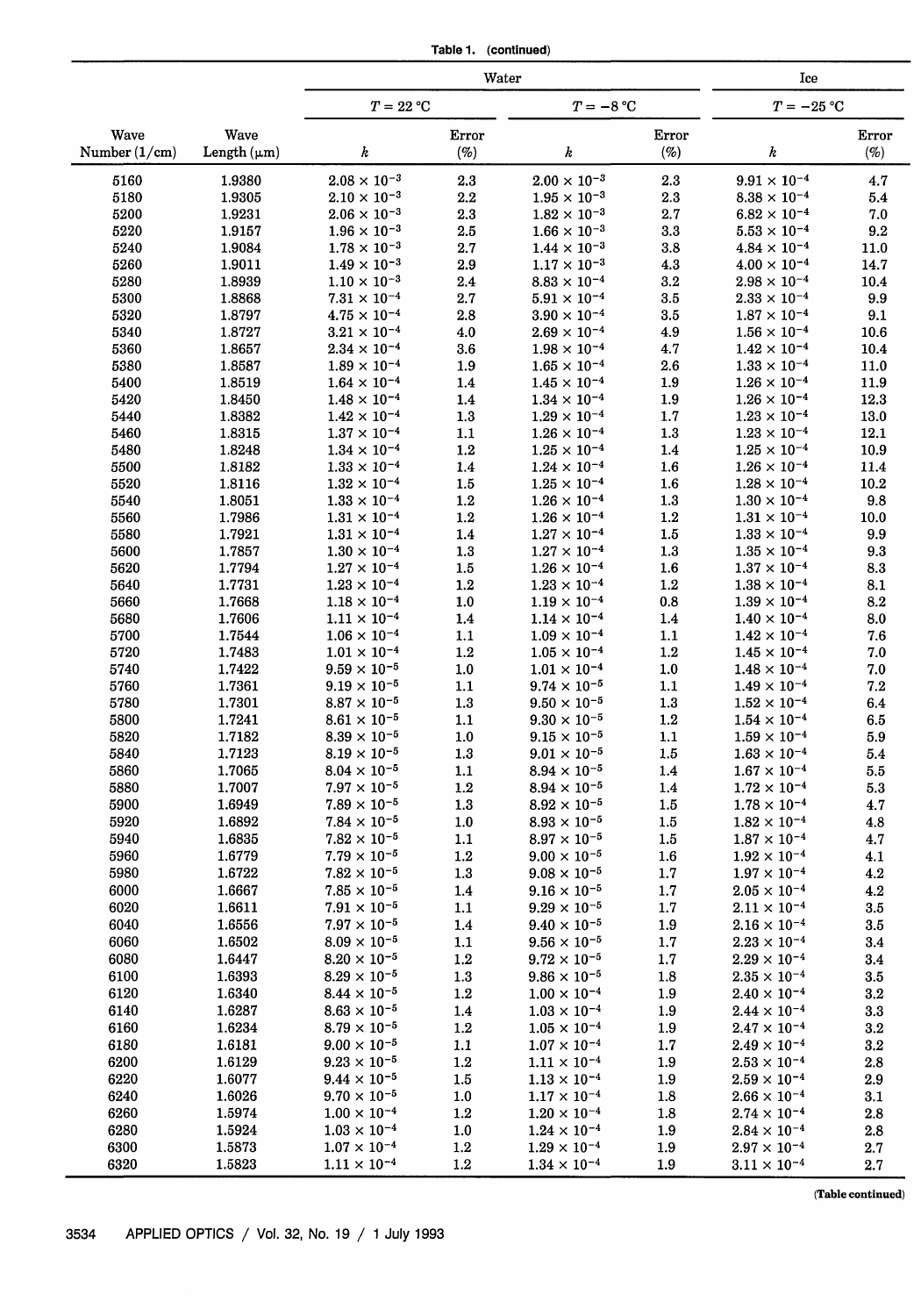| Table 1. | (continued) |
|----------|-------------|
|----------|-------------|

|                         |                          | Water                 |                 |                       |                 | Ice                   |                 |  |
|-------------------------|--------------------------|-----------------------|-----------------|-----------------------|-----------------|-----------------------|-----------------|--|
|                         |                          | $T = 22 °C$           |                 | $T = -8 °C$           |                 | $T = -25$ °C          |                 |  |
| Wave<br>Number $(1/cm)$ | Wave<br>Length $(\mu m)$ | k                     | Error<br>$(\%)$ | k                     | Error<br>$(\%)$ | k                     | Error<br>$(\%)$ |  |
| 6340                    | 1.5773                   | $1.15 \times 10^{-4}$ | 1.4             | $1.39 \times 10^{-4}$ | 2.0             | $3.24 \times 10^{-4}$ | 2.5             |  |
| 6360                    | 1.5723                   | $1.19 \times 10^{-4}$ | 1.0             | $1.44 \times 10^{-4}$ | 2.0             | $3.42 \times 10^{-4}$ | 2.6             |  |
| 6380                    | 1.5674                   | $1.24 \times 10^{-4}$ | 1.6             | $1.46 \times 10^{-4}$ | 4.1             | $3.58 \times 10^{-4}$ | 2.3             |  |
| 6400                    | 1.5625                   | $1.30 \times 10^{-4}$ | 1.2             | $1.54 \times 10^{-4}$ | 3.8             | $3.75 \times 10^{-4}$ | 2.2             |  |
| 6420                    | 1.5576                   | $1.36 \times 10^{-4}$ | 1.4             | $1.63 \times 10^{-4}$ | 4.4             | $3.92 \times 10^{-4}$ | 2.4             |  |
| 6440                    | 1.5528                   | $1.44 \times 10^{-4}$ | 1.9             | $1.71 \times 10^{-4}$ | 3.8             | $4.08 \times 10^{-4}$ | 2.1             |  |
| 6460                    | 1.5480                   | $1.50 \times 10^{-4}$ | 1.9             | $1.81 \times 10^{-4}$ | 2.8             | $4.25 \times 10^{-4}$ | 1.8             |  |
| 6480                    | 1.5432                   | $1.57 \times 10^{-4}$ | 2.3             | $1.88 \times 10^{-4}$ | 3.0             | $4.37 \times 10^{-4}$ | 1.8             |  |
| 6500                    | 1.5385                   | $1.69 \times 10^{-4}$ | 2.2             | $2.00 \times 10^{-4}$ | 3.7             | $4.51 \times 10^{-4}$ | 2.0             |  |
| 6520                    | 1.5337                   | $1.78 \times 10^{-4}$ | 2.2             | $2.09 \times 10^{-4}$ | 3.1             | $4.62 \times 10^{-4}$ | 1.8             |  |
| 6540                    | 1.5291                   | $1.87 \times 10^{-4}$ | 3.5             | $2.23 \times 10^{-4}$ | 3.4             | $4.75 \times 10^{-4}$ | 1.9             |  |
| 6560                    | 1.5244                   | $1.95 \times 10^{-4}$ | 2.9             | $2.35 \times 10^{-4}$ | 2.6             | $4.87 \times 10^{-4}$ | 1.6             |  |
| 6580                    | 1.5198                   | $2.06 \times 10^{-4}$ | 2.8             | $2.48 \times 10^{-4}$ | 2.4             | $4.98 \times 10^{-4}$ | 1.5             |  |
| 6600                    | 1.5152                   | $2.18 \times 10^{-4}$ | 3.2             | $2.61 \times 10^{-4}$ | 2.7             | $5.09 \times 10^{-4}$ | 1.7             |  |
| 6620                    | 1.5106                   | $2.31 \times 10^{-4}$ | 3.0             | $2.75 \times 10^{-4}$ | 2.6             | $5.17 \times 10^{-4}$ | 1.6             |  |
| 6640                    | 1.5060                   | $2.45 \times 10^{-4}$ | 2.4             | $2.91 \times 10^{-4}$ | 2.1             | $5.27 \times 10^{-4}$ | 1.5             |  |
| 6660                    | 1.5015                   | $2.58 \times 10^{-4}$ | 2.5             | $3.04 \times 10^{-4}$ | 2.2             | $5.33 \times 10^{-4}$ | 1.5             |  |
| 6680                    | 1.4970                   | $2.73 \times 10^{-4}$ | 2.4             | $3.20 \times 10^{-4}$ | 2.2             | $5.38 \times 10^{-4}$ | 1.5             |  |
| 6700                    | 1.4925                   | $2.86 \times 10^{-4}$ | 2.4             | $3.33 \times 10^{-4}$ | 2.2             | $5.34 \times 10^{-4}$ | 1.6             |  |
| 6720                    | 1.4881                   | $3.05 \times 10^{-4}$ | 2.5             | $3.50 \times 10^{-4}$ | 2.3             | $5.27 \times 10^{-4}$ | 1.7             |  |
| 6740                    | 1.4837                   | $3.18 \times 10^{-4}$ | 2.0             | $3.61 \times 10^{-4}$ | 1.8             | $5.03 \times 10^{-4}$ | 1.6             |  |
| 6760                    | 1.4793                   | $3.32 \times 10^{-4}$ | 1.9             | $3.74 \times 10^{-4}$ | 1.8             | $4.71 \times 10^{-4}$ | 1.6             |  |
| 6780                    | 1.4749                   | $3.48 \times 10^{-4}$ | 2.2             | $3.85 \times 10^{-4}$ | 2.1             | $4.33 \times 10^{-4}$ | 2.0             |  |
| 6800                    | 1.4706                   | $3.58 \times 10^{-4}$ | 1.7             | $3.91 \times 10^{-4}$ | 1.6             | $3.86 \times 10^{-4}$ | 1.9             |  |
| 6820                    | 1.4663                   | $3.68 \times 10^{-4}$ | 2.2             | $3.97 \times 10^{-4}$ | 2.0             | $3.42 \times 10^{-4}$ | 2.6             |  |
| 6840                    | 1.4620                   | $3.77 \times 10^{-4}$ | 1.7             | $3.99 \times 10^{-4}$ | 1.7             | $2.99 \times 10^{-4}$ | 2.6             |  |
| 6860                    | 1.4577                   | $3.79 \times 10^{-4}$ | 1.9             | $3.95 \times 10^{-4}$ | 1.9             | $2.58 \times 10^{-4}$ | 3.1             |  |
| 6880                    | 1.4535                   | $3.79 \times 10^{-4}$ | 1.9             | $3.87 \times 10^{-4}$ | 1.9             | $2.20 \times 10^{-4}$ | 3.5             |  |
| 6900                    | 1.4493                   | $3.77 \times 10^{-4}$ | 2.0             | $3.80 \times 10^{-4}$ | 2.0             | $1.89 \times 10^{-4}$ | 4.3             |  |
| 6920                    | 1.4451                   | $3.74 \times 10^{-4}$ | 2.0             | $3.67 \times 10^{-4}$ | 2.1             | $1.60 \times 10^{-4}$ | 5.1             |  |

## **3. Imaginary Part of Refractive Index of Water and Ice**

The results of the Kou-Labrie-Chylek (KLC) measurements for the case of water at 22 °C are shown in Fig. 1. We determined the imaginary part of the refractive index,  $k$ , from the absorption coefficient  $\alpha$ , using the relationship  $k = \lambda \alpha / 4\pi$ . We checked the results for internal consistency by comparing the *k* spectra obtained with different *d* values (different path length). When the transmittance values were in the range 15% to 80%, excellent agreement was found among spectra obtained with several different *d* values. Figure 1(a) also shows the *k* spectrum obtained from the data of Palmer and Williams<sup>13</sup>  $(PW)$  and Downing and Williams<sup>14</sup> (DW). To within PW and DW uncertainties, good agreement is found between the two spectra. Figure 1(b) shows the error of our measurements, which was calculated by using the standard deviation of the data and the uncertainty in the path length, *d.* The error spectrum typically varies between 1% and 2%, with some excursions above 3%. The error increases dramatically below  $0.6 \mu m$  because of the weak absorption measured in the longest cell used. Recent measurements of Wieliczka et al.<sup>15</sup> that used a wedge-shaped cell are in considerable disagreement with our results for wavelengths shorter than  $1.25 \mu m$ . The error of as much as a factor of 12 between the data of Wieliczka *et al.* and ours is caused by the high transparency of their very thin  $(d \le 22 \text{ }\mu\text{m})$  water samples used in their study.

The *k* spectrum of supercooled water taken at an average temperature of  $-8$  °C is shown in Fig. 2. The water temperature in the 2-cm-long cell was  $-4$  °C. To our knowledge, this is the first reported measurement of the absorption coefficient of supercooled water. The *k* spectrum is similar to that of water; the main difference is that the *k* bands of supercooled water are shifted toward longer wavelengths than those of water measured at  $\overline{T} = 22 \degree C$ . The *k* error spectrum, which varies in amplitude from 1% to 8%, is shown in Fig. 2(b).

The *k* spectrum of ice in the spectral range from 1.45 to 2.5  $\mu$ m is also shown in Fig. 2(a). The *k* spectrum for ice exhibits absorption bands that are shifted toward longer wavelengths and have different strengths from those in the spectrum of water. Figure 3(a) shows a direct comparison between our measurement (KLC) of the ice spectrum and the spectrum obtained from Warren's<sup>10</sup> compilation. Good agreement is observed between the spectra.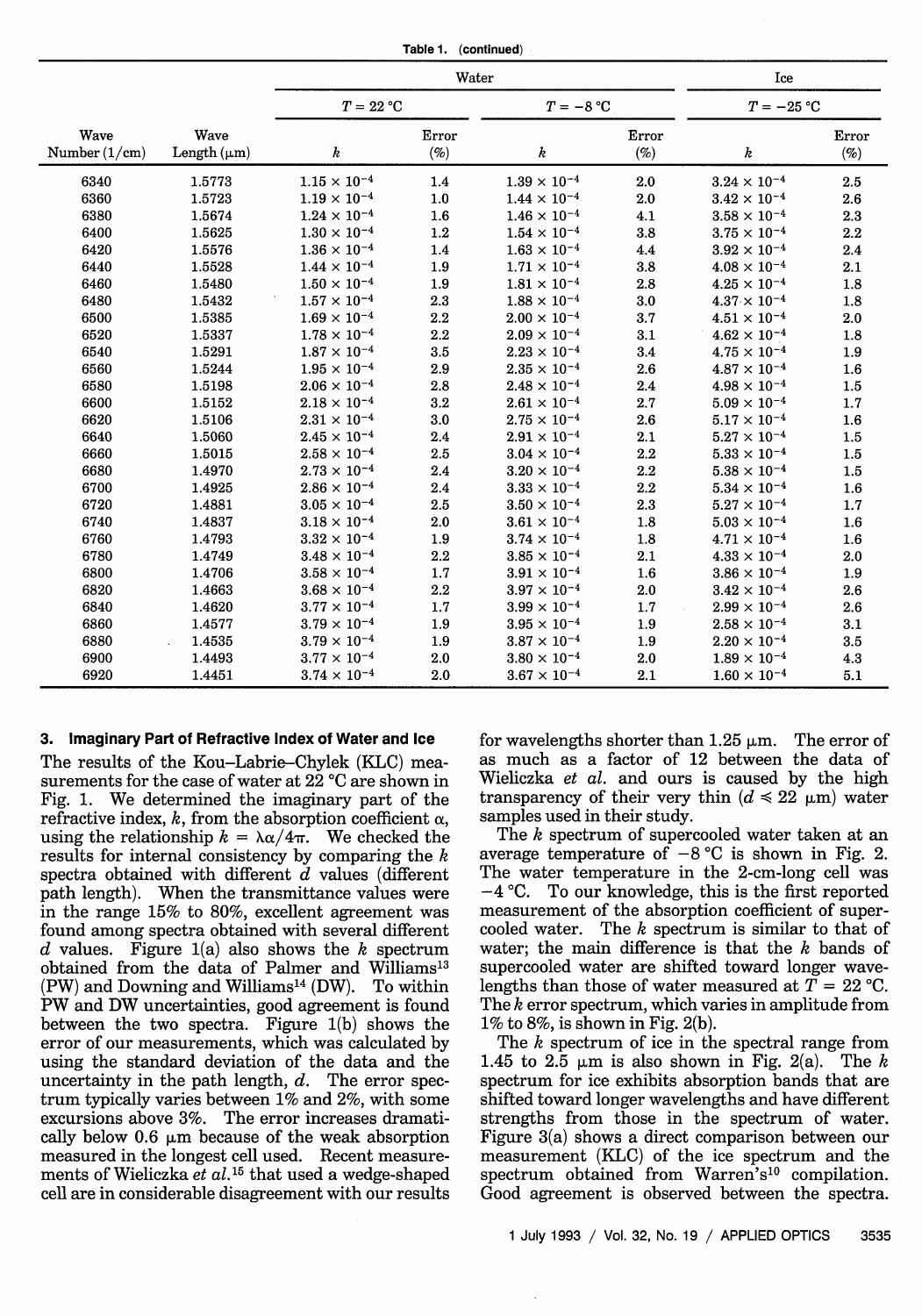|                |                  | Water                                          |                  |                                                |            | Water          |                  |                                                |                |                                                |            |
|----------------|------------------|------------------------------------------------|------------------|------------------------------------------------|------------|----------------|------------------|------------------------------------------------|----------------|------------------------------------------------|------------|
|                |                  | $T = 22 °C$                                    |                  | $T = -8 °C$                                    |            |                |                  | $T = 22 °C$                                    |                | $T = -8 °C$                                    |            |
| Wave<br>Number | Wave<br>Length   |                                                | Error            |                                                | Error      | Wave<br>Number | Wave<br>Length   |                                                | Error          |                                                | Error      |
| (1/cm)         | $(\mu m)$        | k                                              | (%)              | k                                              | (%)        | (1/cm)         | $(\mu m)$        | k                                              | (%)            | k                                              | (%)        |
| 6940           | 1.4409           | $3.69\times10^{-4}$                            | 2.0              | $3.53 \times 10^{-4}$                          | 2.2        | 8100           | 1.2346           | $1.15 \times 10^{-5}$                          | 1.8            | $1.25 \times 10^{-5}$                          | 1.8        |
| 6960           | 1.4368           | $3.66 \times 10^{-4}$                          | 1.9              | $3.39 \times 10^{-4}$                          | 2.1        | 8120           | 1.2315           | $1.16 \times 10^{-5}$                          | 1.7            | $1.25 \times 10^{-5}$                          | 1.8        |
| 6980           | 1.4327           | $3.54 \times 10^{-4}$                          | 2.3              | $3.18 \times 10^{-4}$                          | 2.6        | 8140           | 1.2285           | $1.17 \times 10^{-5}$                          | 1.5            | $1.25 \times 10^{-5}$                          | 1.8        |
| 7000<br>7020   | 1.4286<br>1.4245 | $3.44 \times 10^{-4}$<br>$3.30 \times 10^{-4}$ | 1.9<br>2.3       | $2.99 \times 10^{-4}$<br>$2.79 \times 10^{-4}$ | 2.4<br>2.9 | 8160<br>8180   | 1.2255<br>1.2225 | $1.17 \times 10^{-5}$<br>$1.18 \times 10^{-5}$ | 1.4<br>2.0     | $1.26 \times 10^{-5}$<br>$1.26 \times 10^{-5}$ | 1.6<br>2.1 |
| 7040           | 1.4205           | $3.13 \times 10^{-4}$                          | 2.1              | $2.57 \times 10^{-4}$                          | 2.7        | 8200           | 1.2195           | $1.18 \times 10^{-5}$                          | 1.5            | $1.25 \times 10^{-5}$                          | 1.7        |
| 7060           | 1.4164           | $2.97 \times 10^{-4}$                          | 2.4              | $2.38 \times 10^{-4}$                          | 3.2        | 8220           | 1.2165           | $1.20 \times 10^{-5}$                          | 1.6            | $1.26 \times 10^{-5}$                          | 1.8        |
| 7080           | 1.4124           | $2.77 \times 10^{-4}$                          | 2.9              | $2.18 \times 10^{-4}$                          | 3.9        | 8240           | 1.2136           | $1.20 \times 10^{-5}$                          | 1.7            | $1.25 \times 10^{-5}$                          | 1.8        |
| 7100           | 1.4085           | $2.50 \times 10^{-4}$                          | 2.5              | $1.94 \times 10^{-4}$                          | 3.5        | 8260           | 1.2107           | $1.21 \times 10^{-5}$                          | 1.2            | $1.25 \times 10^{-5}$                          | 1.3        |
| 7120           | 1.4045           | $2.20 \times 10^{-4}$                          | 3.6              | $1.69 \times 10^{-4}$                          | 5.1        | 8280           | 1.2077           | $1.21 \times 10^{-5}$                          | 1.8            | $1.24 \times 10^{-5}$                          | 2.0        |
| 7140           | 1.4006           | $1.89\times10^{-4}$<br>$1.55 \times 10^{-4}$   | 3.9              | $1.45 \times 10^{-4}$<br>$1.18 \times 10^{-4}$ | 5.4        | 8300           | 1.2048           | $1.22 \times 10^{-5}$<br>$1.21 \times 10^{-5}$ | 1.5            | $1.25 \times 10^{-5}$<br>$1.22 \times 10^{-5}$ | 1.8        |
| 7160<br>7180   | 1.3966<br>1.3928 | $1.22 \times 10^{-4}$                          | 5.4<br>3.1       | $9.23 \times 10^{-5}$                          | 7.5<br>4.8 | 8320<br>8340   | 1.2019<br>1.1990 | $1.22 \times 10^{-5}$                          | 1.9<br>1.2     | $1.22 \times 10^{-5}$                          | 2.0<br>1.3 |
| 7200           | 1.3889           | $9.70 \times 10^{-5}$                          | 2.7              | $7.35 \times 10^{-5}$                          | 4.2        | 8360           | 1.1962           | $1.22\times10^{-5}$                            | 1.3            | $1.20 \times 10^{-5}$                          | 1.5        |
| 7220           | 1.3850           | $7.94 \times 10^{-5}$                          | 3.1              | $6.07 \times 10^{-5}$                          | 4.7        | 8380           | 1.1933           | $1.21 \times 10^{-5}$                          | 1.7            | $1.19 \times 10^{-5}$                          | 1.9        |
| 7240           | 1.3812           | $6.58 \times 10^{-5}$                          | 2.3              | $5.09 \times 10^{-5}$                          | 3.7        | 8400           | 1.1905           | $1.20 \times 10^{-5}$                          | 1.6            | $1.16 \times 10^{-5}$                          | 1.7        |
| 7260           | 1.3774           | $5.68 \times 10^{-5}$                          | 1.9              | $4.46 \times 10^{-5}$                          | 3.3        | 8420           | 1.1876           | $1.19 \times 10^{-5}$                          | 1.5            | $1.15 \times 10^{-5}$                          | 1.6        |
| 7280           | 1.3736           | $5.07 \times 10^{-5}$                          | 1.7              | $4.08\times10^{-5}$                            | 2.7        | 8440           | 1.1848           | $1.18 \times 10^{-5}$                          | 1.4            | $1.12 \times 10^{-5}$                          | 1.6        |
| 7300           | 1.3699           | $4.60 \times 10^{-5}$<br>$4.30 \times 10^{-5}$ | 1.8              | $3.76 \times 10^{-5}$<br>$3.58 \times 10^{-5}$ | 2.8        | 8460           | 1.1820           | $1.17 \times 10^{-5}$<br>$1.16 \times 10^{-5}$ | 1.5            | $1.10 \times 10^{-5}$<br>$1.08 \times 10^{-5}$ | 1.8        |
| 7320<br>7340   | 1.3661<br>1.3624 | $4.04 \times 10^{-5}$                          | 1.3<br>$1.3\,$   | $3.40\times10^{-5}$                            | 2.2<br>2.1 | 8480<br>8500   | 1.1792<br>1.1765 | $1.15 \times 10^{-5}$                          | 1.7<br>1.4     | $1.05 \times 10^{-5}$                          | 2.0<br>1.7 |
| 7360           | 1.3587           | $3.84 \times 10^{-5}$                          | 1.8              | $3.27 \times 10^{-5}$                          | 2.5        | 8520           | 1.1737           | $1.15 \times 10^{-5}$                          | 1.4            | $1.03 \times 10^{-5}$                          | 1.7        |
| 7380           | 1.3550           | $3.66 \times 10^{-5}$                          | 1.9              | $3.14 \times 10^{-5}$                          | 2.5        | 8540           | 1.1710           | $1.13 \times 10^{-5}$                          | 1.8            | $9.99 \times 10^{-6}$                          | $\bf 2.2$  |
| 7400           | 1.3514           | $3.48\times10^{-5}$                            | 2.1              | $3.03 \times 10^{-5}$                          | 2.7        | 8560           | 1.1682           | $1.12\times10^{-5}$                            | 1.6            | $9.79 \times 10^{-6}$                          | 2.1        |
| 7420           | 1.3477           | $3.32 \times 10^{-5}$                          | 1.6              | $2.91 \times 10^{-5}$                          | 2.2        | 8580           | 1.1655           | $1.11 \times 10^{-5}$                          | 1.5            | $9.52 \times 10^{-6}$                          | 2.0        |
| 7440           | 1.3441           | $3.09 \times 10^{-5}$                          | 1.7              | $2.76 \times 10^{-5}$                          | 2.2        | 8600           | 1.1628           | $1.10 \times 10^{-5}$                          | 1.6            | $9.21 \times 10^{-6}$                          | 2.2        |
| 7460           | 1.3405           | $2.88 \times 10^{-5}$                          | 1.1              | $2.60 \times 10^{-5}$                          | 1.5        | 8620           | 1.1601           | $1.08 \times 10^{-5}$                          | 2.0            | $.8.89 \times 10^{-6}$                         | 2.7        |
| 7480<br>7500   | 1.3369<br>1.3333 | $2.70 \times 10^{-5}$<br>$2.50 \times 10^{-5}$ | 1.3<br>1.2       | $2.45 \times 10^{-5}$<br>$2.30 \times 10^{-5}$ | 1.6<br>1.6 | 8640<br>8660   | 1.1574<br>1.1547 | $1.05 \times 10^{-5}$<br>$1.01 \times 10^{-5}$ | 2.0<br>1.9     | $8.47 \times 10^{-6}$<br>$8.06 \times 10^{-6}$ | 2.9<br>2.7 |
| 7520           | 1.3298           | $2.33 \times 10^{-5}$                          | 1.1              | $2.16 \times 10^{-5}$                          | 1.3        | 8680           | 1.1521           | $9.54 \times 10^{-6}$                          | 1.8            | $7.53 \times 10^{-6}$                          | 2.6        |
| 7540           | 1.3263           | $2.16 \times 10^{-5}$                          | 1.3              | $2.02 \times 10^{-5}$                          | 1.5        | 8700           | 1.1494           | $8.68 \times 10^{-6}$                          | 1.3            | $7.07 \times 10^{-6}$                          | 2.2        |
| 7560           | 1.3228           | $2.01 \times 10^{-5}$                          | 1.1              | $1.90 \times 10^{-5}$                          | 1.3        | 8720           | 1.1468           | $7.84 \times 10^{-6}$                          | 2.0            | $6.43 \times 10^{-6}$                          | 2.8        |
| 7580           | 1.3193           | $1.88 \times 10^{-5}$                          | 1.2              | $1.78 \times 10^{-5}$                          | 1.3        | 8740           | 1.1442           | $6.86 \times 10^{-6}$                          | 1.6            | $5.68 \times 10^{-6}$                          | 2.4        |
| 7600           | 1.3158           | $1.75 \times 10^{-5}$                          | $1.5\,$          | $1.68 \times 10^{-5}$                          | 1.6        | 8760           | 1.1416           | $5.92 \times 10^{-6}$                          | $1.4\,$        | $4.97 \times 10^{-6}$                          | 2.1        |
| 7620           | 1.3123           | $1.65 \times 10^{-5}$<br>$1.55 \times 10^{-5}$ | 1.1              | $1.59 \times 10^{-5}$<br>$1.52 \times 10^{-5}$ | 1.1        | 8780           | 1.1390           | $5.05 \times 10^{-6}$                          | $1.7\,$        | $4.30 \times 10^{-6}$                          | 2.4        |
| 7640<br>7660   | 1.3089<br>1.3055 | $1.47 \times 10^{-5}$                          | 1.4<br>1.3       | $1.45 \times 10^{-5}$                          | 1.5<br>1.4 | 8800<br>8820   | 1.1364<br>1.1338 | $4.26 \times 10^{-6}$<br>$3.64 \times 10^{-6}$ | 2.6<br>1.6     | $3.67 \times 10^{-6}$<br>$3.20 \times 10^{-6}$ | 3.3<br>2.2 |
| 7680           | 1.3021           | $1.40 \times 10^{-5}$                          | 1.3              | $1.39 \times 10^{-5}$                          | 1.4        | 8840           | 1.1312           | $3.18 \times 10^{-6}$                          | 2.6            | $2.84 \times 10^{-6}$                          | 3.2        |
| 7700           | 1.2987           | $1.34 \times 10^{-5}$                          | 1.1              | $1.35 \times 10^{-5}$                          | 1.2        | 8860           | 1.1287           | $2.84\times10^{-6}$                            | 1.9            | $2.58\times10^{-6}$                            | 2.7        |
| 7720           | 1.2953           | $1.29 \times 10^{-5}$                          | 1.8              | $1.30 \times 10^{-5}$                          | 1.8        | 8880           | 1.1261           | $2.59 \times 10^{-6}$                          | 2.6            | $2.38 \times 10^{-6}$                          | 3.3        |
| 7740           | 1.2920           | $1.25 \times 10^{-5}$                          | $1.4\,$          | $1.27 \times 10^{-5}$                          | 1.5        | 8900           | 1.1236           | $2.43 \times 10^{-6}$                          | 2.5            | $2.28 \times 10^{-6}$                          | $3.4\,$    |
| 7760           | 1.2887           | $1.21\times10^{-5}$                            | 1.1              | $1.24 \times 10^{-5}$                          | 1.3        | 8920           | 1.1211           | $2.30 \times 10^{-6}$                          | 2.9            | $2.17 \times 10^{-6}$                          | 3.7        |
| 7780           | 1.2853           | $1.19 \times 10^{-5}$                          | 1.5              | $1.21 \times 10^{-5}$                          | 1.6        | 8940           | 1.1186           | $2.18 \times 10^{-6}$                          | 3.2            | $2.09 \times 10^{-6}$                          | 3.9        |
| 7800<br>7820   | 1.2821           | $1.16 \times 10^{-5}$<br>$1.13 \times 10^{-5}$ | 1.9              | $1.20 \times 10^{-5}$<br>$1.19 \times 10^{-5}$ | 1.9        | 8960           | 1.1161           | $2.09\times10^{-6}$<br>$2.07 \times 10^{-6}$   | 3.0            | $2.02 \times 10^{-6}$<br>$1.96 \times 10^{-6}$ | 3.8        |
| 7840           | 1.2788<br>1.2755 | $1.12 \times 10^{-5}$                          | 1.4<br>1.2       | $1.18 \times 10^{-5}$                          | 1.6<br>1.4 | 8980<br>9000   | 1.1136<br>1.1111 | $1.99 \times 10^{-6}$                          | 3.2<br>3.0     | $1.90 \times 10^{-6}$                          | 3.9<br>4.4 |
| 7860           | 1.2723           | $1.10 \times 10^{-5}$                          | 1.6              | $1.17 \times 10^{-5}$                          | 1.7        | 9020           | 1.1086           | $1.91 \times 10^{-6}$                          | 2.9            | $1.84 \times 10^{-6}$                          | 3.7        |
| 7880           | 1.2690           | $1.09 \times 10^{-5}$                          | 1.6              | $1.17 \times 10^{-5}$                          | 1.7        | 9040           | 1.1062           | $1.83 \times 10^{-6}$                          | 2.7            | $1.78 \times 10^{-6}$                          | 4.8        |
| 7900           | 1.2658           | $1.09\times10^{-5}$                            | 1.6              | $1.17 \times 10^{-5}$                          | 1.7        | 9060           | 1.1038           | $1.76 \times 10^{-6}$                          | 2.7            | $1.72 \times 10^{-6}$                          | 5.0        |
| 7920           | 1.2626           | $1.09 \times 10^{-5}$                          | 1.6              | $1.17 \times 10^{-5}$                          | 1.7        | 9080           | 1.1013           | $1.69 \times 10^{-6}$                          | 2.6            | $1.66 \times 10^{-6}$                          | 4.8        |
| 7940           | 1.2594           | $1.10 \times 10^{-5}$                          | 1.8              | $1.19 \times 10^{-5}$                          | 1.8        | 9100           | 1.0989           | $1.63 \times 10^{-6}$                          | $2.5\,$        | $1.61 \times 10^{-6}$                          | 5.2        |
| 7960           | 1.2563           | $1.10 \times 10^{-5}$                          | 1.5              | $1.20 \times 10^{-5}$                          | 1.6        | 9120           | 1.0965           | $1.55\times10^{-6}$                            | 2.5            | $1.56 \times 10^{-6}$                          | 4.8        |
| 7980<br>8000   | 1.2531<br>1.2500 | $1.10 \times 10^{-5}$<br>$1.11\times10^{-5}$   | 1.7              | $1.19 \times 10^{-5}$<br>$1.21 \times 10^{-5}$ | 1.9<br>1.7 | 9140           | 1.0941<br>1.0917 | $1.49\times10^{-6}$<br>$1.44 \times 10^{-6}$   | 2.4            | $1.51 \times 10^{-6}$<br>$1.44 \times 10^{-6}$ | 5.9        |
| 8020           | 1.2469           | $1.12 \times 10^{-5}$                          | $1.6\,$<br>2.0   | $1.22 \times 10^{-5}$                          | 2.0        | 9160<br>9180   | 1.0893           | $1.39\times10^{-6}$                            | $2.5\,$<br>2.4 | $1.41 \times 10^{-6}$                          | 5.3<br>4.6 |
| 8040           | 1.2438           | $1.13 \times 10^{-5}$                          | 1.5              | $1.23 \times 10^{-5}$                          | 1.6        | 9200           | 1.0870           | $1.35\times10^{-6}$                            | 2.4            | $1.38 \times 10^{-6}$                          | 6.3        |
| 8060           | 1.2407           | $1.14 \times 10^{-5}$                          | $1.5\,$          | $1.24 \times 10^{-5}$                          | $1.6\,$    | 9220           | 1.0846           | $1.31 \times 10^{-6}$                          | 2.4            | $1.35 \times 10^{-6}$                          | 6.4        |
| 8080           | 1.2376           | $1.14 \times 10^{-5}$                          | $1.6\phantom{0}$ | $1.24 \times 10^{-5}$                          | 1.7        | 9240           | 1.0823           | $1.27 \times 10^{-6}$                          | 2.3            | $1.31 \times 10^{-6}$                          | 6.1        |

**Table 2. ImagInary Part of the Refractive Index,** *k,* **and the Standard Deviation of** *k* **for Water at T** = **22 °C and T** = **-8 °C in the Spectral Range From 6940 to 15,000 cm-'**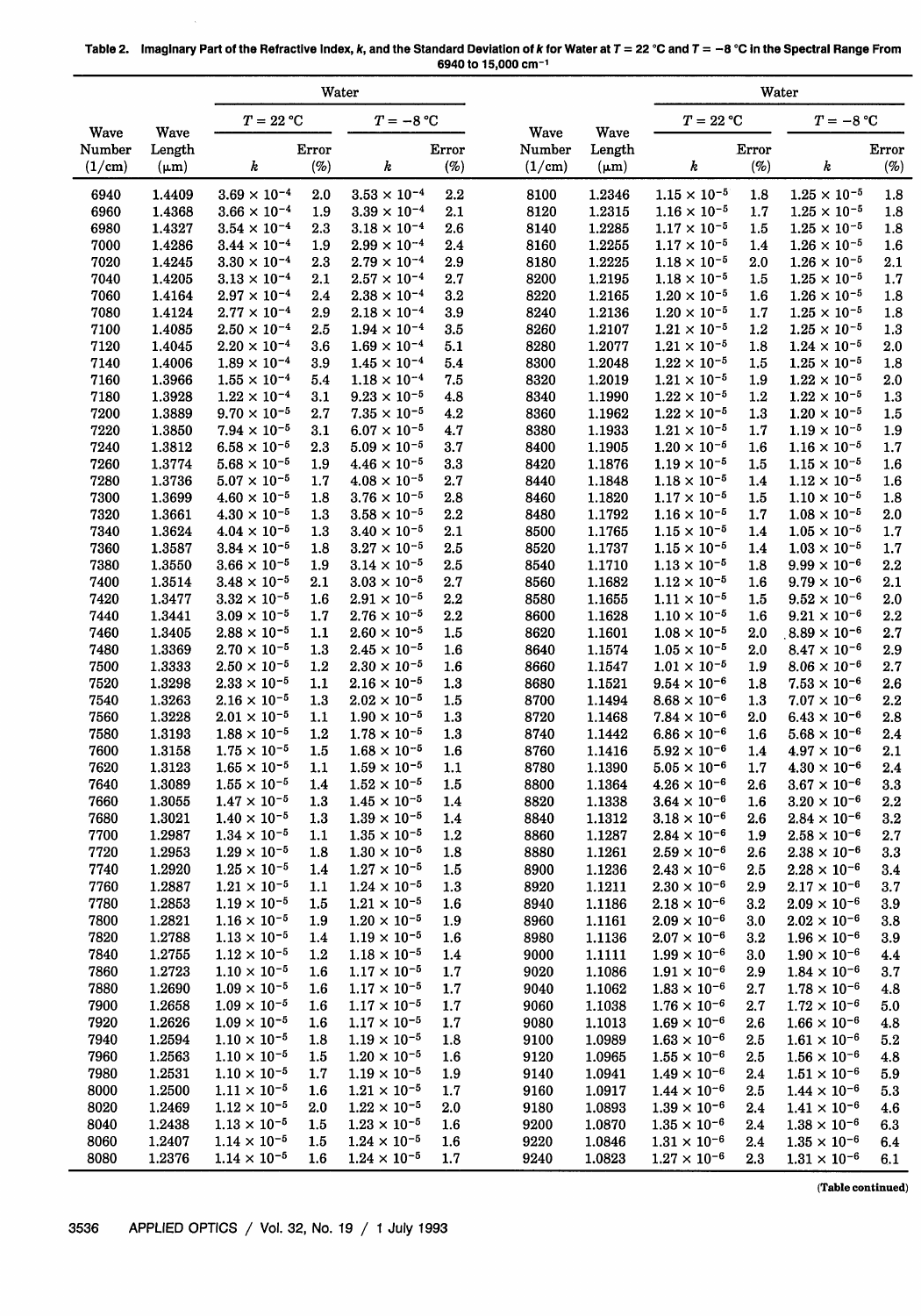| Table 2. | (continued) |
|----------|-------------|
|----------|-------------|

|                |                  |                                                | Water           |                                                |                |                |                       |                                                | Water      |                                                |            |
|----------------|------------------|------------------------------------------------|-----------------|------------------------------------------------|----------------|----------------|-----------------------|------------------------------------------------|------------|------------------------------------------------|------------|
|                |                  | $T = 22 °C$                                    |                 | $T=-8\ ^{\circ}\mathrm{C}$                     |                |                |                       | $T = 22 °C$                                    |            | $T = -8 °C$                                    |            |
| Wave<br>Number | Wave<br>Length   |                                                | Error           |                                                | Error          | Wave<br>Number | <b>Wave</b><br>Length |                                                | Error      |                                                | Error      |
| (1/cm)         | $(\mu m)$        | k                                              | $(\%)$          | k                                              | $(\%)$         | (1/cm)         | $(\mu m)$             | k                                              | (%         | k                                              | $(\%)$     |
| 9260           | 1.0799           | $1.24 \times 10^{-6}$                          | 2.3             | $1.30 \times 10^{-6}$                          | 6.1            | 10440          | 0.9579                | $3.19 \times 10^{-6}$                          | 0.8        | $2.57 \times 10^{-6}$                          | $5.2\,$    |
| 9280           | 1.0776           | $1.23 \times 10^{-6}$                          | 2.3             | $1.27 \times 10^{-6}$                          | 6.3            | 10460          | 0.9560                | $2.99 \times 10^{-6}$                          | 0.8        | $2.39 \times 10^{-6}$                          | 4.8        |
| 9300           | 1.0753           | $1.21\times10^{-6}$                            | 2.3             | $1.26 \times 10^{-6}$                          | 6.7            | 10480          | 0.9542                | $2.75 \times 10^{-6}$                          | 1.4        | $2.19 \times 10^{-6}$                          | 4.6        |
| 9320           | 1.0730           | $1.20 \times 10^{-6}$                          | 2.3             | $1.28 \times 10^{-6}$                          | 6.6            | 10500          | 0.9524                | $2.48 \times 10^{-6}$                          | 2.7        | $2.04 \times 10^{-6}$                          | 5.4        |
| 9340           | 1.0707           | $1.20 \times 10^{-6}$                          | 2.2             | $1.26 \times 10^{-6}$                          | 5.8            | 10520          | 0.9506                | $2.25 \times 10^{-6}$                          | 2.5        | $1.82 \times 10^{-6}$                          | 6.2        |
| 9360           | 1.0684           | $1.20 \times 10^{-6}$                          | 2.2             | $1.29 \times 10^{-6}$                          | 7.0            | 10540          | 0.9488                | $2.04 \times 10^{-6}$                          | $2.4\,$    | $1.70 \times 10^{-6}$                          | 7.5        |
| 9380           | 1.0661           | $1.21 \times 10^{-6}$<br>$1.22 \times 10^{-6}$ | 2.2<br>2.2      | $1.30 \times 10^{-6}$<br>$1.30 \times 10^{-6}$ | 6.8<br>5.2     | 10560<br>10580 | 0.9470<br>0.9452      | $1.86 \times 10^{-6}$<br>$1.72 \times 10^{-6}$ | 2.4<br>2.4 | $1.56 \times 10^{-6}$<br>$1.42 \times 10^{-6}$ | 4.8<br>7.1 |
| 9400<br>9420   | 1.0638<br>1.0616 | $1.23 \times 10^{-6}$                          | 2.2             | $1.35 \times 10^{-6}$                          | 5.8            | 10600          | 0.9434                | $1.58 \times 10^{-6}$                          | 2.4        | $1.32 \times 10^{-6}$                          | 9.0        |
| 9440           | 1.0593           | $1.26 \times 10^{-6}$                          | 2.2             | $1.35 \times 10^{-6}$                          | 6.2            | 10620          | 0.9416                | $1.47 \times 10^{-6}$                          | 2.3        | $1.24 \times 10^{-6}$                          | 6.5        |
| 9460           | 1.0571           | $1.28 \times 10^{-6}$                          | 2.2             | $1.37 \times 10^{-6}$                          | 6.5            | 10640          | 0.9398                | $1.36 \times 10^{-6}$                          | 2.4        | $1.17 \times 10^{-6}$                          | 7.8        |
| 9480           | 1.0549           | $1.31 \times 10^{-6}$                          | 2.1             | $1.44 \times 10^{-6}$                          | 5.5            | 10660          | 0.9381                | $1.26 \times 10^{-6}$                          | 2.3        |                                                |            |
| 9500           | 1.0526           | $1.35 \times 10^{-6}$                          | 2.1             | $1.47 \times 10^{-6}$                          | $5.3\,$        | 10680          | 0.9363                | $1.16 \times 10^{-6}$                          | 2.4        |                                                |            |
| 9520           | 1.0504           | $1.39 \times 10^{-6}$                          | 2.1             | $1.53 \times 10^{-6}$                          | 5.9            | 10700          | 0.9346                | $1.09 \times 10^{-6}$                          | 2.3        |                                                |            |
| 9540           | 1.0482           | $1.43 \times 10^{-6}$                          | $2.1\,$         | $1.57 \times 10^{-6}$                          | 5.2            | 10720          | 0.9328                | $1.02 \times 10^{-6}$                          | $1.0\,$    |                                                |            |
| 9560           | 1.0460           | $1.49 \times 10^{-6}$                          | 2.1             | $1.63 \times 10^{-6}$                          | 4.8            | 10740          | 0.9311                | $9.49 \times 10^{-7}$                          | 1.0        |                                                |            |
| 9580           | 1.0438           | $1.55 \times 10^{-6}$                          | 2.1             | $1.71 \times 10^{-6}$                          | 5.8            | 10760          | 0.9294                | $8.83 \times 10^{-7}$                          | 1.0        |                                                |            |
| 9600           | 1.0417           | $1.61 \times 10^{-6}$                          | 2.1             | $1.75 \times 10^{-6}$                          | 5.4            | 10780          | 0.9276                | $8.22 \times 10^{-7}$                          | 0.9        |                                                |            |
| 9620           | 1.0395           | $1.67 \times 10^{-6}$                          | 2.1             | $1.83 \times 10^{-6}$                          | 5.4            | 10800          | 0.9259                | $7.68 \times 10^{-7}$                          | 0.9        |                                                |            |
| 9640           | 1.0373           | $1.74 \times 10^{-6}$                          | 2.1             | $1.90 \times 10^{-6}$                          | 4.3            | 10820          | 0.9242                | $7.22 \times 10^{-7}$                          | 0.9        |                                                |            |
| 9660           | 1.0352           | $1.81 \times 10^{-6}$                          | 2.1             | $1.97 \times 10^{-6}$                          | 5.0            | 10840          | 0.9225                | $6.80 \times 10^{-7}$                          | 0.9        |                                                |            |
| 9680           | 1.0331           | $1.89 \times 10^{-6}$                          | 2.1             | $2.04 \times 10^{-6}$                          | 4.8            | 10860          | 0.9208                | $6.45\times10^{-7}$                            | 0.8        |                                                |            |
| 9700<br>9720   | 1.0309<br>1.0288 | $1.96 \times 10^{-6}$<br>$2.05 \times 10^{-6}$ | 2.1<br>2.1      | $2.13 \times 10^{-6}$<br>$1.23 \times 10^{-6}$ | 3.7<br>3.8     | 10880<br>10900 | 0.9191<br>0.9174      | $6.15 \times 10^{-7}$<br>$5.90 \times 10^{-7}$ | 0.8<br>0.9 |                                                |            |
| 9740           | 1.0267           | $2.14 \times 10^{-6}$                          | 2.1             | $2.29 \times 10^{-6}$                          | 4.5            | 10920          | 0.9158                | $5.68 \times 10^{-7}$                          | 0.8        |                                                |            |
| 9760           | 1.0246           | $2.22 \times 10^{-6}$                          | 2.1             | $2.36 \times 10^{-6}$                          | 3.2            | 10940          | 0.9141                | $5.50 \times 10^{-7}$                          | 0.8        |                                                |            |
| 9780           | 1.0225           | $2.31 \times 10^{-6}$                          | 2.1             | $2.48 \times 10^{-6}$                          | 3.2            | 10960          | 0.9124                | $5.34 \times 10^{-7}$                          | 0.9        |                                                |            |
| 9800           | 1.0204           | $2.40 \times 10^{-6}$                          | 2.2             | $2.53 \times 10^{-6}$                          | 4.5            | 10980          | 0.9107                | $5.21 \times 10^{-7}$                          | 0.9        |                                                |            |
| 9820           | 1.0183           | $2.50 \times 10^{-6}$                          | 2.2             | $2.61 \times 10^{-6}$                          | 3.7            | 11000          | 0.9091                | $5.09 \times 10^{-7}$                          | 0.9        |                                                |            |
| 9840           | 1.0163           | $2.58 \times 10^{-6}$                          | 1.2             | $2.70 \times 10^{-6}$                          | 4.1            | 11020          | 0.9074                | $4.98 \times 10^{-7}$                          | 0.9        |                                                |            |
| 9860           | 1.0142           | $2.66 \times 10^{-6}$                          | 0.6             | $2.75 \times 10^{-6}$                          | 3.9            | 11040          | 0.9058                | $4.88 \times 10^{-7}$                          | 0.9        |                                                |            |
| 9880           | 1.0121           | $2.74 \times 10^{-6}$                          | 0.9             | $2.84 \times 10^{-6}$                          | 3.4            | 11060          | 0.9042                | $4.80 \times 10^{-7}$                          | 0.9        |                                                |            |
| 9900           | 1.0101           | $2.83 \times 10^{-6}$                          | 0.6             | $2.92 \times 10^{-6}$                          | 3.7            | 11080          | 0.9025                | $4.71 \times 10^{-7}$                          | 0.9        |                                                |            |
| 9920           | 1.0081           | $2.92 \times 10^{-6}$                          | 0.6             | $2.95 \times 10^{-6}$                          | 3.1            | 11100          | 0.9009                | $4.63 \times 10^{-7}$                          | 0.9        |                                                |            |
| 9940           | 1.0060           | $3.01 \times 10^{-6}$                          | 0.9             | $3.05 \times 10^{-6}$                          | 2.7            | 11120          | 0.8993                | $4.55 \times 10^{-7}$                          | 0.9        |                                                |            |
| 9960           | 1.0040           | $3.09 \times 10^{-6}$                          | 0.4             | $3.11 \times 10^{-6}$                          | 3.0            | 11140          | 0.8977                | $4.48 \times 10^{-7}$                          | 0.9        |                                                |            |
| 9980           | 1.0020           | $3.16 \times 10^{-6}$                          | 0.8             | $3.15 \times 10^{-6}$                          | 2.7            | 11160          | 0.8961                | $4.41 \times 10^{-7}$                          | 0.9        |                                                |            |
| 10000          | 1.0000           | $3.24 \times 10^{-6}$<br>$3.31\times10^{-6}$   | 0.7             | $3.15 \times 10^{-6}$                          | 3.2            | 11180          | 0.8945                | $4.34 \times 10^{-7}$<br>$4.27 \times 10^{-7}$ | 1.0<br>1.0 |                                                |            |
| 10020<br>10040 | 0.9980<br>0.9960 | $3.38 \times 10^{-6}$                          | 0.5<br>$_{0.8}$ | $3.22 \times 10^{-6}$<br>$3.22 \times 10^{-6}$ | 3.3<br>4.4     | 11200<br>11220 | 0.8929<br>0.8913      | $4.20 \times 10^{-7}$                          | $1.0\,$    |                                                |            |
| 10060          | 0.9940           | $3.45 \times 10^{-6}$                          | 0.6             | $3.26 \times 10^{-6}$                          | 3.1            | 11240          | 0.8897                | $4.13 \times 10^{-7}$                          | 1.0        |                                                |            |
| 10080          | 0.9921           | $3.50 \times 10^{-6}$                          | 0.7             | $3.35 \times 10^{-6}$                          | 2.7            | 11260          | 0.8881                | $4.06 \times 10^{-7}$                          | 1.0        |                                                |            |
| 10100          | 0.9901           | $3.57 \times 10^{-6}$                          | 0.9             | $3.37 \times 10^{-6}$                          | 4.3            | 11280          | 0.8865                | $3.99\times10^{-7}$                            | 1.0        |                                                |            |
| 10120          | 0.9881           | $3.62 \times 10^{-6}$                          | 0.6             | $3.37 \times 10^{-6}$                          | 3.8            | 11300          | 0.8850                | $3.92 \times 10^{-7}$                          | 1.0        |                                                |            |
| 10140          | 0.9862           | $3.67 \times 10^{-6}$                          | 0.8             | $3.34 \times 10^{-6}$                          | 4.1            | 11320          | 0.8834                | $3.84 \times 10^{-7}$                          | 1.1        |                                                |            |
| 10160          | 0.9843           | $3.71 \times 10^{-6}$                          | 0.8             | $3.32 \times 10^{-6}$                          | 3.2            | 11340          | 0.8818                | $3.78 \times 10^{-7}$                          | 1.0        |                                                |            |
| 10180          | 0.9823           | $3.74 \times 10^{-6}$                          | 0.6             | $3.31 \times 10^{-6}$                          | 3.9            | 11360          | 0.8803                | $3.71 \times 10^{-7}$                          | 1.0        |                                                |            |
| 10200          | 0.9804           | $3.76 \times 10^{-6}$                          | 0.9             | $3.33 \times 10^{-6}$                          | 3.8            | 11380          | 0.8787                | $3.64 \times 10^{-7}$                          | 1.0        |                                                |            |
| 10220          | 0.9785           | $3.78 \times 10^{-6}$                          | 0.8             | $3.28 \times 10^{-6}$                          | 4.0            | 11400          | 0.8772                | $3.57 \times 10^{-7}$                          | 1.0        |                                                |            |
| 10240          | 0.9766           | $3.78 \times 10^{-6}$                          | 0.5             | $3.26 \times 10^{-6}$                          | 4.1            | 11420          | 0.8757                | $3.52 \times 10^{-7}$                          | 1.0        |                                                |            |
| 10260          | 0.9747           | $3.77 \times 10^{-6}$                          | 0.9             | $3.23 \times 10^{-6}$                          | 4.1            | 11440          | 0.8741                | $3.45 \times 10^{-7}$                          | 1.0        |                                                |            |
| 10280          | 0.9728           | $3.75\times10^{-6}$                            | 0.5             | $3.18 \times 10^{-6}$                          | 3.0            | 11460          | 0.8726                | $3.40 \times 10^{-7}$                          | 1.0        |                                                |            |
| 10300          | 0.9709           | $3.72 \times 10^{-6}$                          | 0.7             | $3.16 \times 10^{-6}$                          | 4.5            | 11480          | 0.8711                | $3.35 \times 10^{-7}$<br>$3.29 \times 10^{-7}$ | 1.0        |                                                |            |
| 10320          | 0.9690           | $3.69 \times 10^{-6}$<br>$3.66\times10^{-6}$   | 0.9             | $3.05 \times 10^{-6}$<br>$3.00 \times 10^{-6}$ | 3.8            | 11500<br>11520 | 0.8696<br>0.8681      | $3.25\times10^{-7}$                            | 1.0<br>1.0 |                                                |            |
| 10340<br>10360 | 0.9671<br>0.9653 | $3.61 \times 10^{-6}$                          | 0.5<br>0.9      | $2.94 \times 10^{-6}$                          | $3.4\,$<br>5.1 | 11540          | 0.8666                | $3.21 \times 10^{-7}$                          | 1.0        |                                                |            |
| 10380          | 0.9634           | $3.55 \times 10^{-6}$                          | 0.8             | $2.88 \times 10^{-6}$                          | 5.2            | 11560          | 0.8651                | $3.17 \times 10^{-7}$                          | 1.0        |                                                |            |
| 10400          | 0.9615           | $3.47 \times 10^{-6}$                          | 0.5             | $2.80 \times 10^{-6}$                          | 3.3            | 11580          | 0.8636                | $3.13 \times 10^{-7}$                          | 1.0        |                                                |            |
| 10420          | 0.9597           | $3.35 \times 10^{-6}$                          | 1.1             | $2.66 \times 10^{-6}$                          | 5.2            | 11600          | 0.8621                | $3.09 \times 10^{-7}$                          | 1.0        |                                                |            |
|                |                  |                                                |                 |                                                |                |                |                       |                                                |            |                                                |            |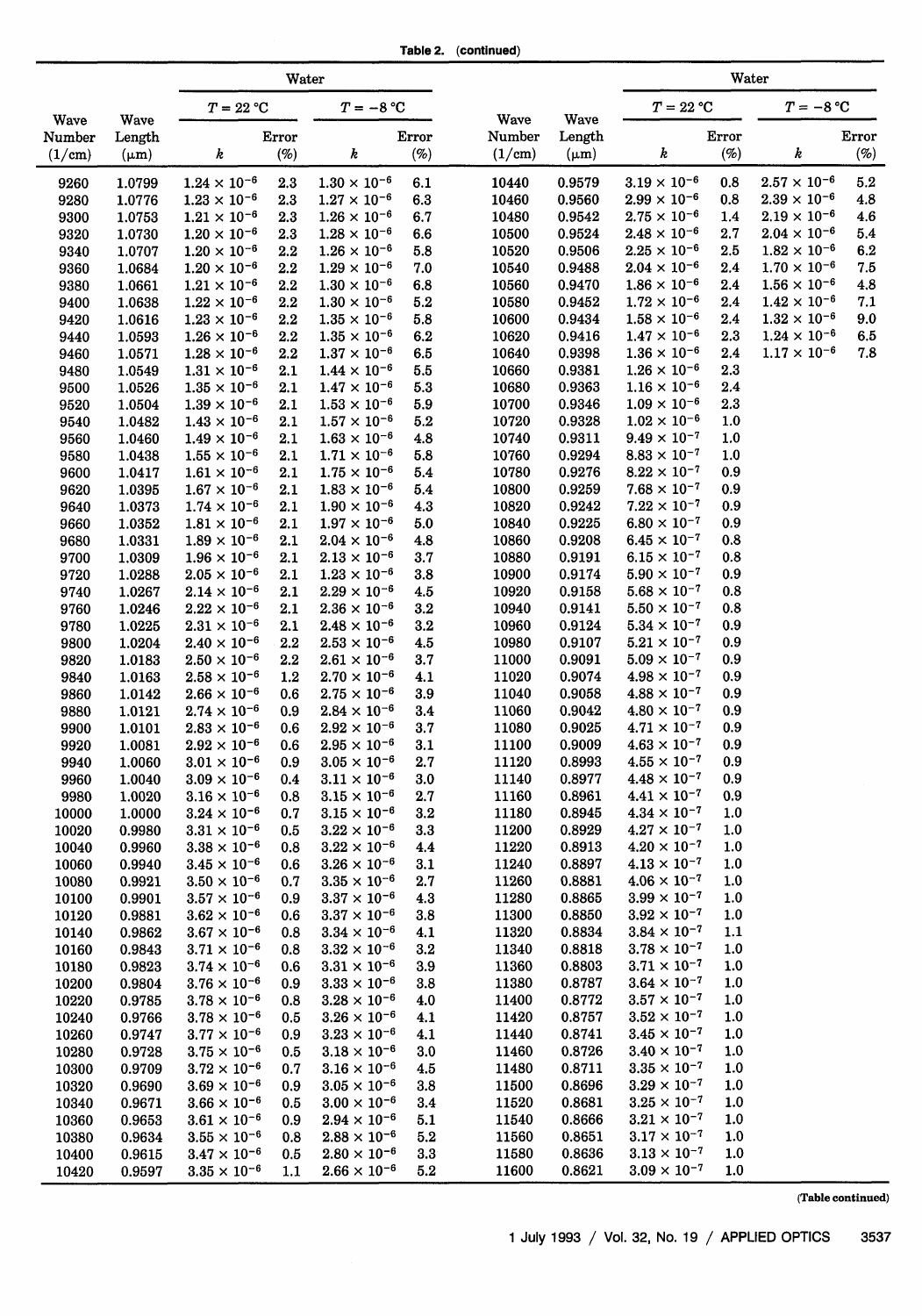**Table 2. (continued)**

| Wave           | Wave             | Water, $T = 22 °C$                             |            | Wave           | Wave             | Water, $T = 22$ °C                             |            |  |
|----------------|------------------|------------------------------------------------|------------|----------------|------------------|------------------------------------------------|------------|--|
| Number         | Length           |                                                | Error      | Number         | Length           |                                                | Error      |  |
| (1/cm)         | $(\mu m)$        | k                                              | (%)        | (1/cm)         | $(\mu m)$        | k                                              | $(\%)$     |  |
| 11620          | 0.8606           | $3.06 \times 10^{-7}$                          | $1.0$      | 12800          | 0.7813           | $1.65 \times 10^{-7}$                          | 1.4        |  |
| 11640          | 0.8591           | $3.30 \times 10^{-7}$                          | 1.0        | 12820          | 0.7800           | $1.67 \times 10^{-7}$                          | 1.4        |  |
| 11660          | 0.8576           | $2.99 \times 10^{-7}$                          | 1.0        | 12840          | 0.7788           | $1.68 \times 10^{-7}$                          | 1.3        |  |
| 11680          | 0.8562           | $2.97 \times 10^{-7}$                          | 1.1        | 12860          | 0.7776           | $1.69 \times 10^{-7}$                          | 1.4        |  |
| 11700          | 0.8547           | $2.93 \times 10^{-7}$                          | 1.0        | 12880          | 0.7764           | $1.70 \times 10^{-7}$                          | 1.4        |  |
| 11720          | 0.8532           | $2.90 \times 10^{-7}$                          | 1.0        | 12900          | 0.7752           | $1.70 \times 10^{-7}$                          | 1.3        |  |
| 11740          | 0.8518           | $2.86 \times 10^{-7}$                          | 1.0        | 12920          | 0.7740           | $1.71 \times 10^{-7}$                          | 1.4        |  |
| 11760          | 0.8503           | $2.84 \times 10^{-7}$                          | 1.1        | 12940          | 0.7728           | $1.71 \times 10^{-7}$                          | 1.3        |  |
| 11780          | 0.8489           | $2.84 \times 10^{-7}$                          | $1.0$      | 12960          | 0.7716           | $1.72 \times 10^{-7}$                          | 1.3        |  |
| 11800          | 0.8475           | $2.80 \times 10^{-7}$                          | 1.0        | 12980          | 0.7704           | $1.73 \times 10^{-7}$                          | 1.3        |  |
| 11820          | 0.8460           | $2.77 \times 10^{-7}$                          | 1.0        | 13000          | 0.7692           | $1.73 \times 10^{-7}$                          | 1.4        |  |
| 11840          | 0.8446           | $2.74 \times 10^{-7}$                          | 1.1        | 13020          | 0.7680           | $1.73\times10^{-7}$                            | 1.3        |  |
| 11860          | 0.8432           | $2.71 \times 10^{-7}$                          | 1.1        | 13040          | 0.7669           | $1.73\times10^{-7}$                            | 1.2        |  |
| 11880          | 0.8418           | $2.68 \times 10^{-7}$                          | 1.0        | 13060          | 0.7657           | $1.74 \times 10^{-7}$                          | 1.3        |  |
| 11900          | 0.8403           | $2.64 \times 10^{-7}$                          | 1.0        | 13080          | 0.7645           | $1.74 \times 10^{-7}$                          | 1.3        |  |
| 11920          | 0.8389           | $2.61 \times 10^{-7}$                          | 1.1        | 13100          | 0.7634           | $1.74 \times 10^{-7}$                          | 1.3        |  |
| 11940          | 0.8375           | $2.57 \times 10^{-7}$                          | 1.1        | 13120          | 0.7622           | $1.74 \times 10^{-7}$                          | 1.3        |  |
| 11960          | 0.8361           | $2.52 \times 10^{-7}$                          | 1.1        | 13140          | 0.7610           | $1.74 \times 10^{-7}$                          | 1.4        |  |
| 11980          | 0.8347           | $2.46 \times 10^{-7}$                          | 1.2        | 13160          | 0.7599           | $1.73 \times 10^{-7}$                          | 1.3        |  |
| 12000          | 0.8333           | $2.39 \times 10^{-7}$                          | 1.3        | 13180          | 0.7587           | $1.73 \times 10^{-7}$                          | 1.4        |  |
| 12020          | 0.8319           | $2.29 \times 10^{-7}$                          | 1.4        | 13200          | 0.7576           | $1.73 \times 10^{-7}$                          | 1.3        |  |
| 12040          | 0.8306           | $2.18 \times 10^{-7}$                          | 1.6        | 13220          | 0.7564           | $1.73 \times 10^{-7}$                          | 1.3        |  |
| 12060          | 0.8292           | $2.05 \times 10^{-7}$                          | 1.7        | 13240          | 0.7553           | $1.73 \times 10^{-7}$                          | 1.3        |  |
| 12080          | 0.8278           | $1.92 \times 10^{-7}$                          | 1.7        | 13260          | 0.7541           | $1.72 \times 10^{-7}$                          | 1.4        |  |
| 12100          | 0.8264           | $1.82 \times 10^{-7}$                          | 1.8        | 13280          | 0.7530           | $1.72 \times 10^{-7}$                          | 1.4        |  |
| 12120          | 0.8251           | $1.72 \times 10^{-7}$                          | 1.8        | 13300          | 0.7519           | $1.71 \times 10^{-7}$                          | 1.3        |  |
| 12140          | 0.8237           | $1.65 \times 10^{-7}$                          | 1.7        | 13320          | 0.7508           | $1.71 \times 10^{-7}$                          | 1.4        |  |
| 12160<br>12180 | 0.8224<br>0.8210 | $1.60 \times 10^{-7}$<br>$1.56 \times 10^{-7}$ | 1.7        | 13340          | 0.7496           | $1.70 \times 10^{-7}$                          | 1.4        |  |
| 12200          | 0.8197           | $1.52 \times 10^{-7}$                          | 1.6<br>1.6 | 13360<br>13380 | 0.7485<br>0.7474 | $1.70 \times 10^{-7}$<br>$1.69 \times 10^{-7}$ | 1.4        |  |
| 12220          | 0.8183           | $1.50 \times 10^{-7}$                          | 1.6        | 13400          | 0.7463           | $1.69 \times 10^{-7}$                          | 1.3        |  |
| 12240          | 0.8170           | $1.48 \times 10^{-7}$                          | 1.6        | 13420          | 0.7452           | $1.68 \times 10^{-7}$                          | 1.4<br>1.4 |  |
| 12260          | 0.8157           | $1.46 \times 10^{-7}$                          | 1.7        | 13440          | 0.7440           | $1.68 \times 10^{-7}$                          | 1.4        |  |
| 12280          | 0.8143           | $1.44 \times 10^{-7}$                          | 1.7        | 13460          | 0.7429           | $1.67 \times 10^{-7}$                          | 1.4        |  |
| 12300          | 0.8130           | $1.43 \times 10^{-7}$                          | 1.7        | 13480          | 0.7418           | $1.66 \times 10^{-7}$                          | 1.5        |  |
| 12320          | 0.8117           | $1.42 \times 10^{-7}$                          | 1.7        | 13500          | 0.7407           | $1.65 \times 10^{-7}$                          | 1.4        |  |
| 12340          | 0.8104           | $1.41\times10^{-7}$                            | 1.7        | 13520          | 0.7396           | $1.63 \times 10^{-7}$                          | 1.5        |  |
| 12360          | 0.8091           | $1.41 \times 10^{-7}$                          | 1.7        | 13540          | 0.7386           | $1.61 \times 10^{-7}$                          | 1.4        |  |
| 12380          | 0.8078           | $1.40 \times 10^{-7}$                          | 1.7        | 13560          | 0.7375           | $1.57 \times 10^{-7}$                          | 1.5        |  |
| 12400          | 0.8065           | $1.41 \times 10^{-7}$                          | 1.7        | 13580          | 0.7364           | $1.53 \times 10^{-7}$                          | 1.5        |  |
| 12420          | 0.8052           | $1.41\times10^{-7}$                            | 1.7        | 13600          | 0.7353           | $1.48 \times 10^{-7}$                          | 1.7        |  |
| 12440          | 0.8039           | $1.41 \times 10^{-7}$                          | 1.7        | 13620          | 0.7342           | $1.43 \times 10^{-7}$                          | 1.7        |  |
| 12460          | 0.8026           | $1.42 \times 10^{-7}$                          | 1.7        | 13640          | 0.7331           | $1.35 \times 10^{-7}$                          | 2.0        |  |
| 12480          | 0.8013           | $1.43 \times 10^{-7}$                          | 1.7        | 13660          | 0.7321           | $1.28 \times 10^{-7}$                          | 2.1        |  |
| 12500          | 0.8000           | $1.43 \times 10^{-7}$                          | 1.6        | 13680          | 0.7310           | $1.21 \times 10^{-7}$                          | 2.2        |  |
| 12520          | 0.7987           | $1.45 \times 10^{-7}$                          | 1.7        | 13700          | 0.7299           | $1.14 \times 10^{-7}$                          | 2.3        |  |
| 12540          | 0.7974           | $1.47 \times 10^{-7}$                          | 1.7        | 13720          | 0.7289           | $1.07 \times 10^{-7}$                          | 2.5        |  |
| 12560          | 0.7962           | $1.48 \times 10^{-7}$                          | 1.7        | 13740          | 0.7278           | $1.02 \times 10^{-7}$                          | 2.4        |  |
| 12580          | 0.7949           | $1.49 \times 10^{-7}$                          | 1.6        | 13760          | 0.7267           | $9.63 \times 10^{-8}$                          | 2.5        |  |
| 12600          | 0.7937           | $1.50 \times 10^{-7}$                          | 1.6        | 13780          | 0.7257           | $9.20 \times 10^{-8}$                          | 2.4        |  |
| 12620          | 0.7924           | $1.52 \times 10^{-7}$                          | 1.5        | 13800          | 0.7246           | $8.80 \times 10^{-8}$                          | 2.5        |  |
| 12640          | 0.7911           | $1.54 \times 10^{-7}$                          | 1.6        | 13820          | 0.7236           | $8.45 \times 10^{-8}$                          | 2.6        |  |
| 12660          | 0.7899           | $1.55 \times 10^{-7}$                          | 1.5        | 13840          | 0.7225           | $8.09 \times 10^{-8}$                          | 2.7        |  |
| 12680          | 0.7886           | $1.57 \times 10^{-7}$                          | 1.5        | 13860          | 0.7215           | $7.75 \times 10^{-8}$                          | 2.9        |  |
| 12700          | 0.7874           | $1.58 \times 10^{-7}$                          | 1.5        | 13880          | 0.7205           | $7.43 \times 10^{-8}$                          | 2.8        |  |
| 12720          | 0.7862           | $1.60 \times 10^{-7}$                          | 1.4        | 13900          | 0.7194           | $7.11 \times 10^{-8}$                          | 3.0        |  |
| 12740          | 0.7849           | $1.62 \times 10^{-7}$                          | 1.5        | 13920          | 0.7184           | $6.80 \times 10^{-8}$                          | $3.2\,$    |  |
| 12760          | 0.7837           | $1.63 \times 10^{-7}$                          | 1.5        | 13940          | 0.7174           | $6.51 \times 10^{-8}$                          | $3.2\,$    |  |
| 12780          | 0.7825           | $1.64 \times 10^{-7}$                          | 1.5        | 13960          | 0.7163           | $6.24 \times 10^{-8}$                          | $3.5\,$    |  |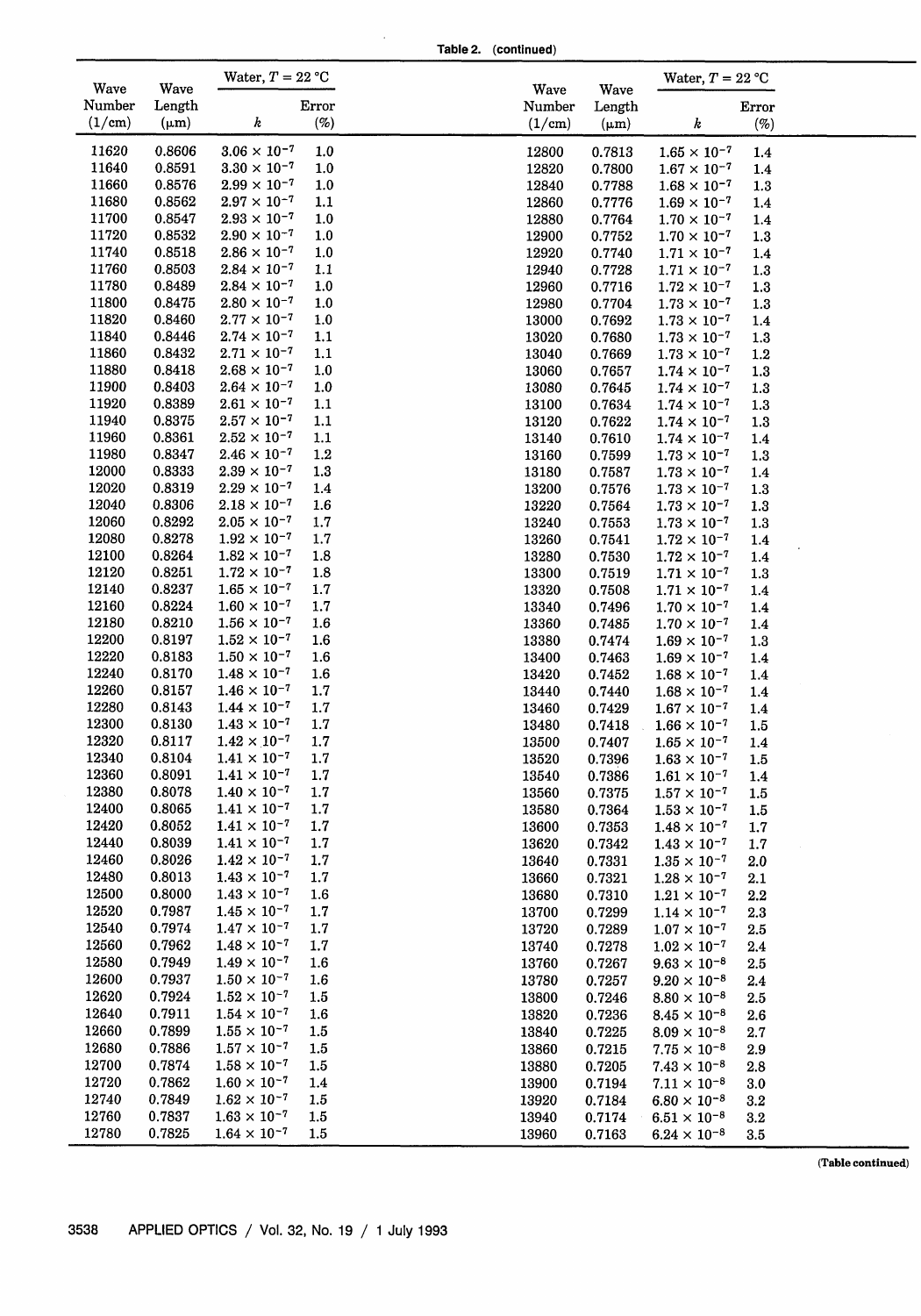|        | Wave      | Water, $T = 22$ °C    |         |  |
|--------|-----------|-----------------------|---------|--|
| Wave   |           |                       |         |  |
| Number | Length    |                       | Error   |  |
| (1/cm) | $(\mu m)$ | k                     | $(\%)$  |  |
| 13980  | 0.7153    | $5.97 \times 10^{-8}$ | $3.5\,$ |  |
| 14000  | 0.7143    | $5.72 \times 10^{-8}$ | 3.7     |  |
| 14020  | 0.7133    | $5.50 \times 10^{-8}$ | 3.8     |  |
| 14040  | 0.7123    | $5.27 \times 10^{-8}$ | 4.0     |  |
| 14060  | 0.7112    | $5.08 \times 10^{-8}$ | 4.3     |  |
| 14080  | 0.7102    | $4.89 \times 10^{-8}$ | 4.3     |  |
| 14100  | 0.7092    | $4.74 \times 10^{-8}$ | 4.5     |  |
| 14120  | 0.7082    | $4.59 \times 10^{-8}$ | 4.5     |  |
| 14140  | 0.7072    | $4.46 \times 10^{-8}$ | 4.6     |  |
| 14160  | 0.7062    | $4.34 \times 10^{-8}$ | 4.9     |  |
| 14180  | 0.7052    | $4.22 \times 10^{-8}$ | 5.0     |  |
| 14200  | 0.7042    | $4.12 \times 10^{-8}$ | 5.0     |  |
| 14220  | 0.7032    | $4.00 \times 10^{-8}$ | 5.2     |  |
| 14240  | 0.7022    | $3.90 \times 10^{-8}$ | 5.3     |  |
| 14260  | 0.7013    | $3.81 \times 10^{-8}$ | 5.5     |  |
| 14280  | 0.7003    | $3.72 \times 10^{-8}$ | 5.5     |  |
| 14300  | 0.6993    | $3.63 \times 10^{-8}$ | 5.5     |  |
| 14320  | 0.6983    | $3.55 \times 10^{-8}$ | 6.2     |  |
| 14340  | 0.6974    | $3.47\times10^{-8}$   | 6.0     |  |
| 14360  | 0.6964    | $3.40\times10^{-8}$   | 6.1     |  |
| 14380  | 0.6954    | $3.33 \times 10^{-8}$ | 6.4     |  |
| 14400  | 0.6944    | $3.27 \times 10^{-8}$ | 6.4     |  |
| 14420  | 0.6935    | $3.20 \times 10^{-8}$ | 6.7     |  |
| 14440  | 0.6925    | $3.15 \times 10^{-8}$ | 6.7     |  |
| 14460  | 0.6916    | $3.10 \times 10^{-8}$ | 6.9     |  |
| 14480  | 0.6906    | $3.04 \times 10^{-8}$ | 7.2     |  |
| 14500  | 0.6897    | $2.98 \times 10^{-8}$ | 7.0     |  |
| 14520  | 0.6887    | $2.94 \times 10^{-8}$ | 7.3     |  |
| 14540  | 0.6878    | $2.91 \times 10^{-8}$ | 7.4     |  |
| 14560  | 0.6868    | $2.87\times10^{-8}$   | 7.4     |  |
| 14580  | 0.6859    | $2.84 \times 10^{-8}$ | 7.7     |  |
| 14600  | 0.6849    | $2.82 \times 10^{-8}$ | 7.9     |  |
| 14620  | 0.6840    | $2.79 \times 10^{-8}$ | 8.1     |  |
| 14640  | 0.6831    | $2.76 \times 10^{-8}$ | 7.9     |  |
| 14660  | 0.6821    | $2.73 \times 10^{-8}$ | 8.2     |  |
| 14680  | 0.6812    | $2.73 \times 10^{-8}$ | 8.0     |  |
| 14700  | 0.6803    | $2.71\times10^{-8}$   | 8.1     |  |
| 14720  | 0.6793    | $2.69 \times 10^{-8}$ | 8.2     |  |
| 14740  | 0.6784    | $2.66 \times 10^{-8}$ | 8.1     |  |
| 14760  | 0.6775    | $2.64 \times 10^{-8}$ | 8.3     |  |
| 14780  | 0.6766    | $2.64 \times 10^{-8}$ | 8.6     |  |
| 14800  | 0.6757    | $2.61 \times 10^{-8}$ | 8.6     |  |
| 14820  | 0.6748    | $2.61 \times 10^{-8}$ | 8.7     |  |
| 14840  | 0.6739    | $2.58 \times 10^{-8}$ | 8.6     |  |
| 14860  | 0.6729    | $2.56\times10^{-8}$   | 9.0     |  |
| 14880  | 0.6720    | $2.55\times10^{-8}$   | 9.1     |  |
| 14900  | 0.6711    | $2.54\times10^{-8}$   | 8.9     |  |
| 14920  | 0.6702    | $2.53\times10^{-8}$   | 9.3     |  |
| 14940  | 0.6693    | $2.52 \times 10^{-8}$ | 8.8     |  |
| 14960  | 0.6684    | $2.48 \times 10^{-8}$ | 9.8     |  |
| 14980  | 0.6676    | $2.48 \times 10^{-8}$ | 9.2     |  |
| 15000  | 0.6667    | $2.47 \times 10^{-8}$ | 9.1     |  |
|        |           |                       |         |  |

**Table 2. (continued)**

It seems that Warren's<sup>10</sup> estimate of an error as high as a factor of 2 was too pessimistic. The largest deviation between Warren's compilation and our measurements is  $\sim 22\%$ , around a wavelength of 1.85 jim.



Fig. 3. (a) Imaginary part of the refractive index of polycrystalline ice at  $T = -25$  °C from the present measurements (KLC, solid curve) and Warren's<sup>10</sup> compilation (dashed curve). (b) Standard deviation on k for polycrystalline ice at  $T = -25$  °C.

The error *k* spectrum shown in Fig. 3(b) indicates that the error is largest in the  $1.8-1.9$ -µm range, where the transmission is correspondingly high. The KLC data of *k* and error, which are shown in Figs. 1-3, are listed with wave-number intervals of 20  $cm^{-1}$  in Tables 1 and 2.

### **4. Discussion**

Good agreement between KLC data and data obtained by Palmer and Williams<sup>13</sup> and Downing and Williams<sup>14</sup> confirms the validity of the experimental techniques used in this study. The high quality of KLC data is also reflected in the very low standard deviation (typically  $1-2\%$ ) presented in Fig. 1(b). For the first time to our knowledge, reported *k* spectrum of supercooled water at  $T = -8$  °C is similar to that of water at  $T = +22$  °C. The deviations are generally within  $10\%$  in the 1.0-2.5- $\mu$ m spectral range. The absorption peaks of supercooled water are shifted slightly toward the longer wavelengths.

New accurate measurements of the imaginary part of the refractive index of polycrystalline ice taken at  $T = -25$  °C and in the spectral range 1.44-2.5  $\mu$ m are in surprisingly good agreement with Warren's $10$  compilation, who has estimated an uncertainty of a factor 2 in *k* values for this spectral range. In his compilation, Warren used data collected by Ockman<sup>12</sup> on